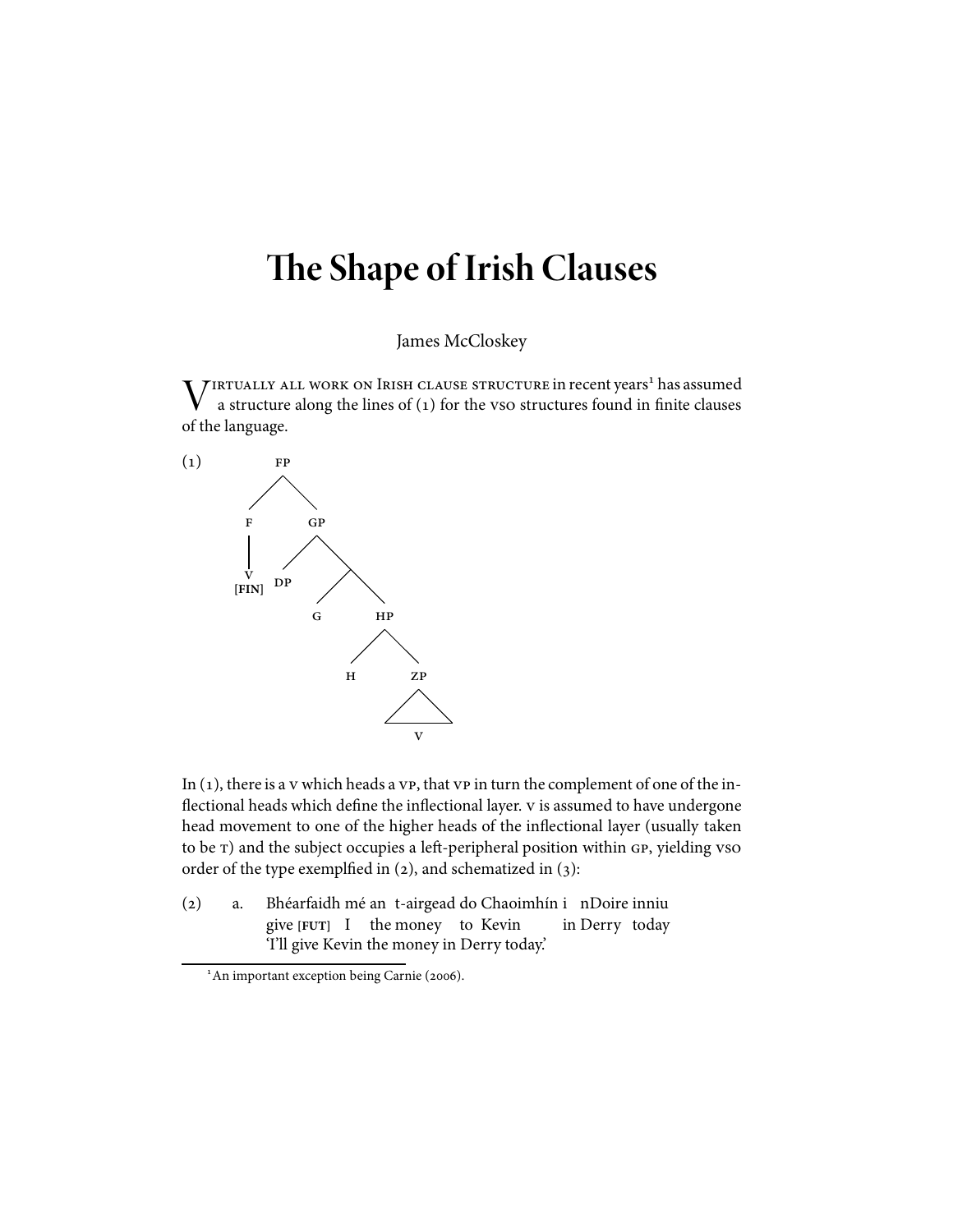- b. Sciob an cat an t-eireaball den cut the cat the tail off-the mouse luch. 'The cat cut the tail off the mouse.'
- () Verb < Subject < Object < Oblique Arguments < Adverbials

This general line of analysis has many important variants. Its simplest form is probably  $(4)$ :



in which the subject remains in its base position throughout the derivation and the verb raises to amalgamate with the Tense element, thus appearing in the pre-subject position. If we assume a more articulated inflectional layer (represented by F and G in  $(1)$ ) and raising of the subject (McCloskey (1996a, 2001a)), then the verb must be assumed to raise to a yet higher inflectional head position ( $F$  in (1)).

Analyses of this general sort are driven by some fairly fundamental theoretical commitments—the commitment to binary branching in phrase structure, the commitment to the internal subject hypothesis, the availability of head-movement as a legitimate descriptive device, the commitment to phrase structural interpretations of prominence relations in syntax, and more generally to a view of clausal architecture which holds that the basic structures do not differ a great deal from language to language. The analytic challenge (on this view) is to derive the patterns found in individual languages from applications of phrasal movement and head movement and ultimately from properties of the functional heads which drive those movements. The attempt to find such an analysis for Irish has been an absorbing enterprise, which has resulted in some new insights about the language, but (as far as I know) no definitively satisying answer as yet.

The search for such an analysis will hopefully continue, but in this chapter I want to address a different set of issues. Specifically, I want to ask the following question:

2 FACL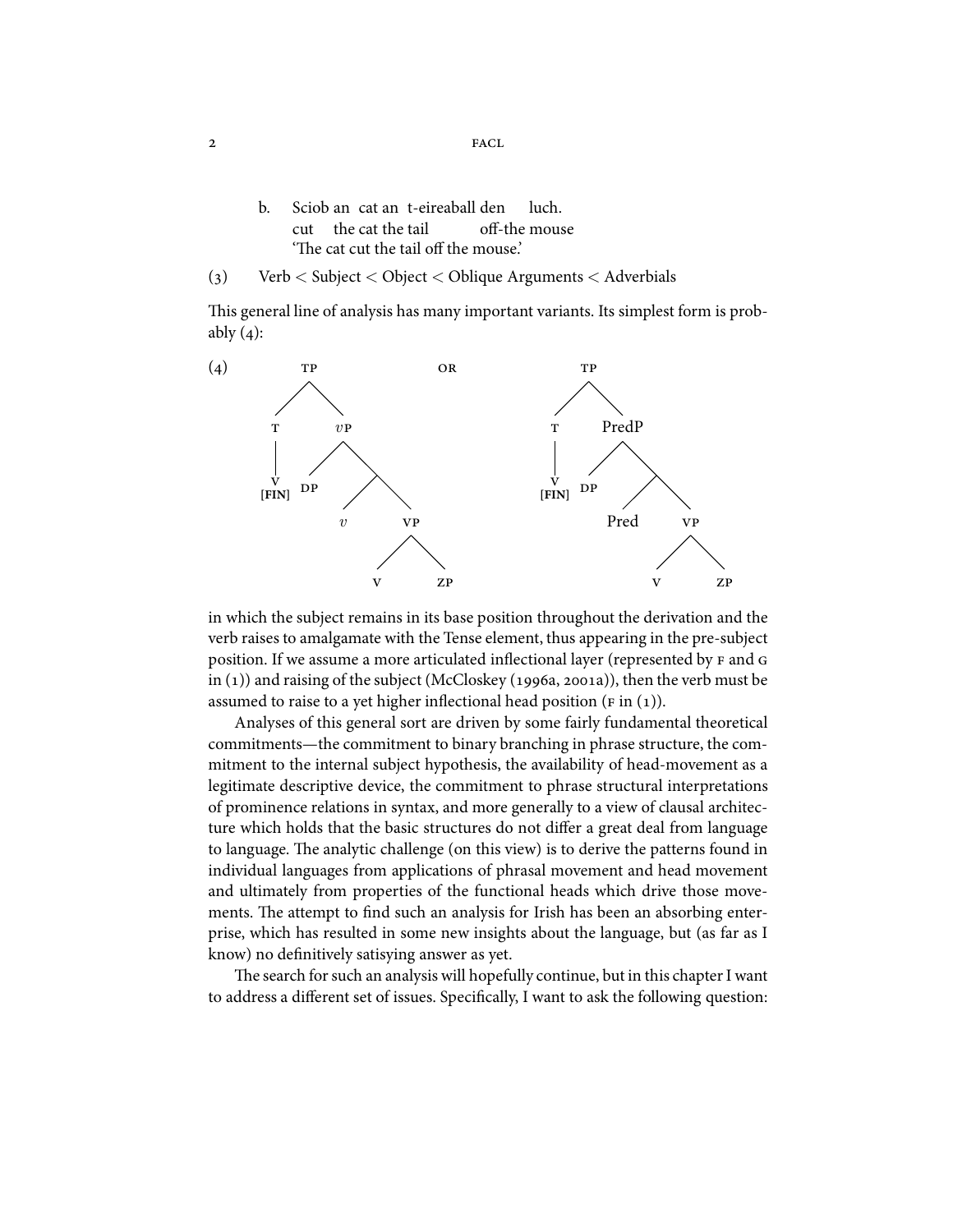is there any reason to believe that the general line of analysis represented by  $(1)$ represents any real deepening of understanding? For at just this point the sceptic might well charge that all we are doing is playing out the moves of a predictable and self-validating game. We believe that grammatical relations are defined in terms of phrase structure so we say what we have to say to make that work out in a vso clause. We believe that the prominence relations relevant to syntax are structurally defined, so we say what we need to say to make that work out as well. At no point, it might be argued, have we managed to escape from the loop of our own assumptions, or provided evidence that (1) reflects something real about how this language actually works.

It is probably not possible to answer such scepticism fully, but I would like to go at least part of the way. I believe that the general line of analysis encapsulated in  $(4)$ does in fact represent a deepening of understanding, and I want to try to say why that could be a reasonable thing to believe. At its core, the argument is that there are idiosyncracies of Irish that are expected and understandable given  $(4)$  and its variants, which are not expected and are not so understandable given other ways of understanding how clauses are built. In particular, they are not understable given an understanding of vso orders like the three-way branching 'flat' structure in  $(5)$ , which was widely assumed in the earliest work on Irish (McCloskey  $(1979)$ ) or Stenson (1981) for example) and is still assumed in many frameworks which eschew a certain kind of abstractness in syntactic analysis and which do not share the theoretical commitments laid out above.



Put another way, what I want to argue is that in this case the drive to achieve theoretical symmetry and seek crosslinguistic commonalities has enriched, rather than diminished, understanding of the idiosyncracies of Irish. To argue this case, I will focus on two implications of the line of analysis schematized in (1).

FIRST IMPLICATION: The first is an implicit claim about constituency. The host to which the verb raises in  $(1)$  is a head which has a single complement, represented in  $(1)$  by GP. The fact that the verb, along with other elements, raises out of that complement has no effect on its integrity as a constituent, and it follows then that all of the material following the inflected verb in a finite clause must form a syntactic constituent<sup>2</sup>, one which corresponds to the boxed sequence in (6):

<sup>&</sup>lt;sup>2</sup> Setting aside for the moment material that might attach higher than  $FP$  in (4).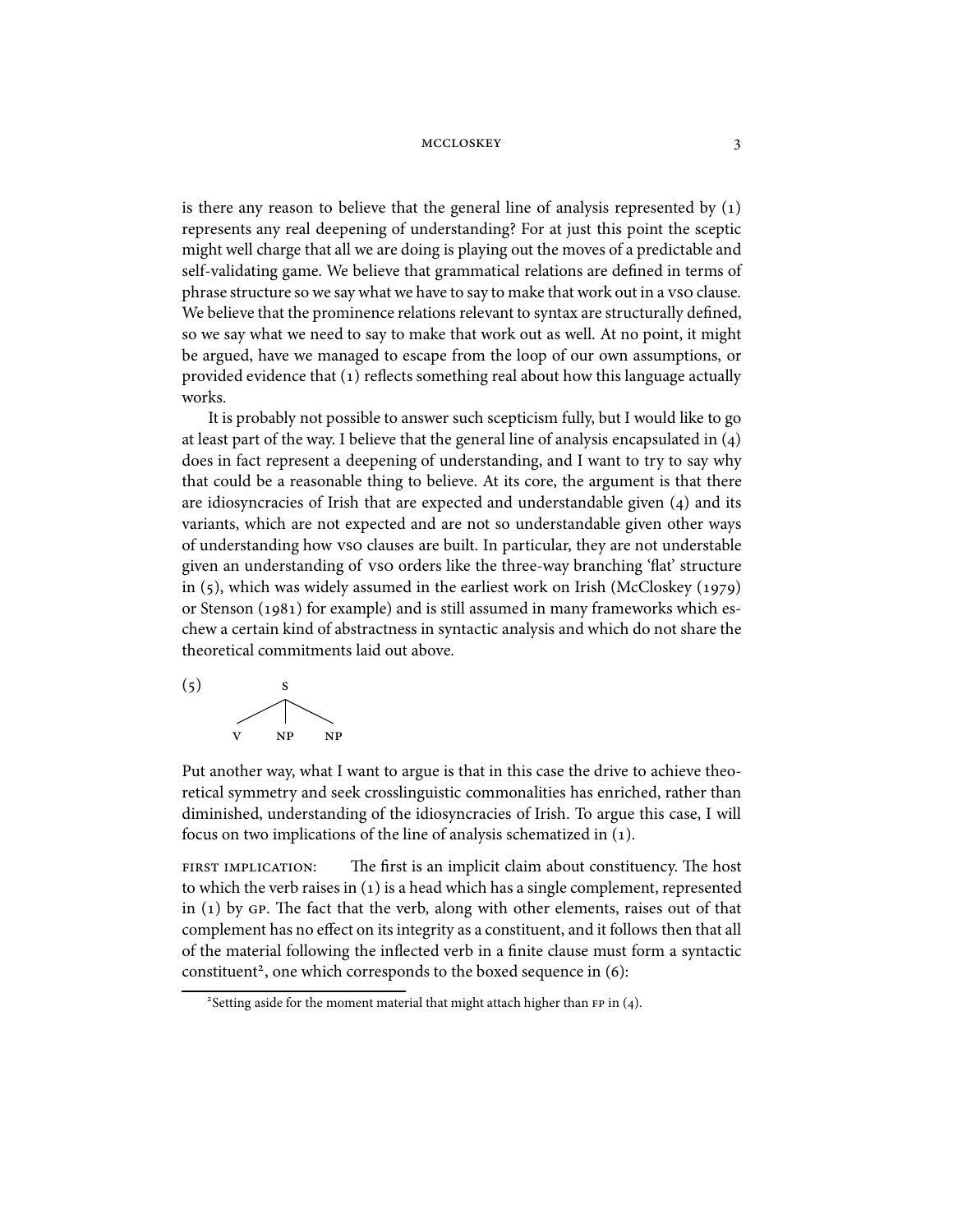4 FACL

### () [ Verb Subject Object Oblique ]

If there really is such a major constituent in vso clauses in Irish, its presence ought to be detectable.

 $s$  ECOND IMPLICATION: In (1) a single morphophonological word (the future tense verb bhéarfaidh of (2a) for example) is syntactically complex. According to  $(4)$ , it is in fact assembled out of material located in three distinct positions in syntactic representation and it contains within itself at least three distinct atoms of the syntactic system. The presence in syntactic representations of those heads in their pre-movement positions ought also to be detectable.

My purpose in this chapter is to argue that these two consequences of  $(1)$  are in fact correct, and correspondingly that certain otherwise puzzling aspects of Irish grammar fall within the range of understanding given ().

# **e First Implication**

As it turns out, every way that I know of to detect the presence of syntactic constituents in Irish suggests that the constituent indicated in  $(6)$  is real. The purpose of this section is to draw together the evidence for that conclusion<sup>3</sup>. The discussion will touch on many puzzles and on many un-resolved issues, but the general conclusion emerges, it seems to me, with some clarity and force.

### **Right Node Raising**

Explored initially by Ross (1967a) and by Hankamer (1971) and named by Postal (1974, 125), Right Node Raising ( $RNR$ ) has a venerable, if controversial, history as a probe for constituency. The question for us here is the following: in a schematic  $RNR-structure$  such as  $(7)$ :

(7)  $\lceil \alpha \rceil$ , and  $\lceil \beta \rceil$ ,  $\lceil \gamma \rceil$ 

where the second conjunct  $\beta$  is set off by strong intonational boundaries and the material of  $\gamma$  is in some sense shared with both  $\alpha$  and  $\beta$ , is it a requirement that  $\gamma$ form a syntactic constituent? In routine examples of  $RNR$ , such as  $(8)$ , the condition is clearly met:

(8) It's not against the law to read, or to make copies of, [confidential military documents].

<sup>&</sup>lt;sup>3</sup>I expand here on some material presented initially and briefly in McCloskey (1991).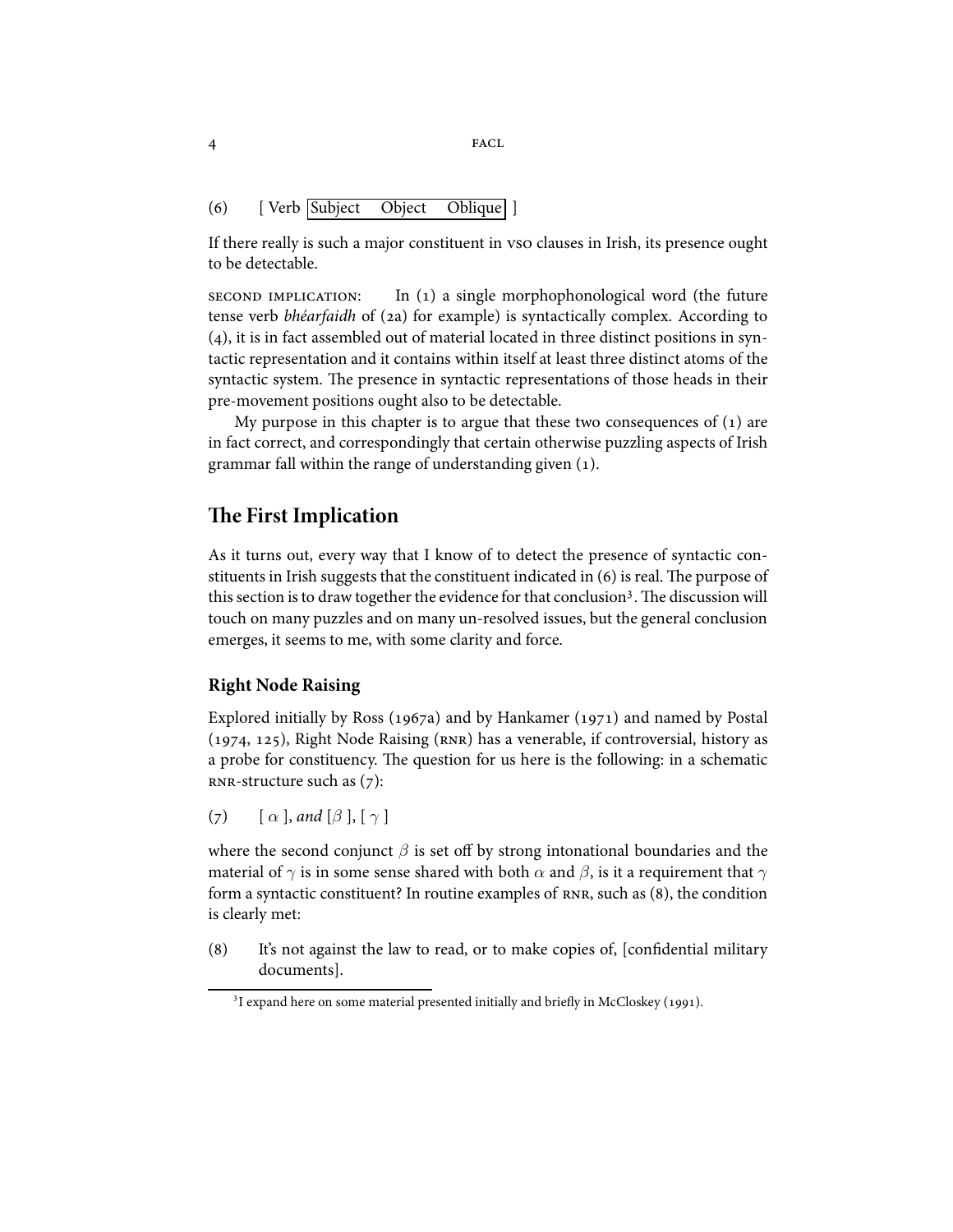If there is a general requirement that  $\gamma$  of ( $\gamma$ ) be a syntactic constituent, then we have a useful probe to use. However, sceptical voices have been raised from time to time over the years about whether or not the requirement of constituency is general for  $RNR$  (see Abbot (1976) especially). As far as I am aware, though, the force of these objections dissolves in contemporary contexts. The examples in  $(q)$  are typical of those brought to the table by Abbot  $(1976)$ :

- () a. Smith loaned, and his widow later donated, a valuable collection of manuscripts to the library.
	- b. Mary baked, and George frosted, 20 cakes in less than an hour.

Such examples, however, are expected given the architecture of vp assumed in much recent and current work (deriving ultimately from Larson (1988)). Both involve RNR of the  $VP$ -complement of  $v$ , from which  $V$  (the verbal root) has been extracted and both are possible for the same reason that the corresponding coordinations are possible:

- (10) a. Smith donated a valuable collection of manuscripts to the library and a substantial collection of paintings to the museum.
	- b. George baked  $\alpha$  cakes in an hour and  $\alpha$  cookies in the course of the afternoon.

Partly for this reason, most contemporary accounts of  $RNR$  (see Wilder (1997), Hartmann (2000), Abels (2004), Sabbagh (2007), Bachrach & Katzir (2009), Ha (2008)) build in the assumption of constituency explicitly or implicitly, and the most recent and most comprehensive overview of the issue that I know of  $(Ha, 2008, Chap. 5)$ concludes (p. 190) that the constituency restriction indeed holds.

That being so, we will want to use RNR as a probe for the constituency claim implicit in (). Even if the assessment of the previous paragraph is incorrect, the question is relevant, since everyone agrees that RNR routinely applies to constituents and so it would be an embarrassment for  $(1)$  if the postverbal material should turn out to be barred from the position  $\gamma$  in (7).

Fortunately, the properties of RNR in Irish are largely familiar (for brief discussion, see McCloskey (1986)), matching closely those which have been identified over the years for other languages—apart from the issue of principal concern to us here, as we will see below. And in fact it is routinely possible for the sequence of elements following the finite verb in a vso clause to appear in the position of  $\gamma$  of (7). The crucial example type will be of the general form in  $(11)$ :

 $(v, \text{CONJ } v, \text{SUBJECT (COMPLEMENTS) (OTHER MATERIAL) })$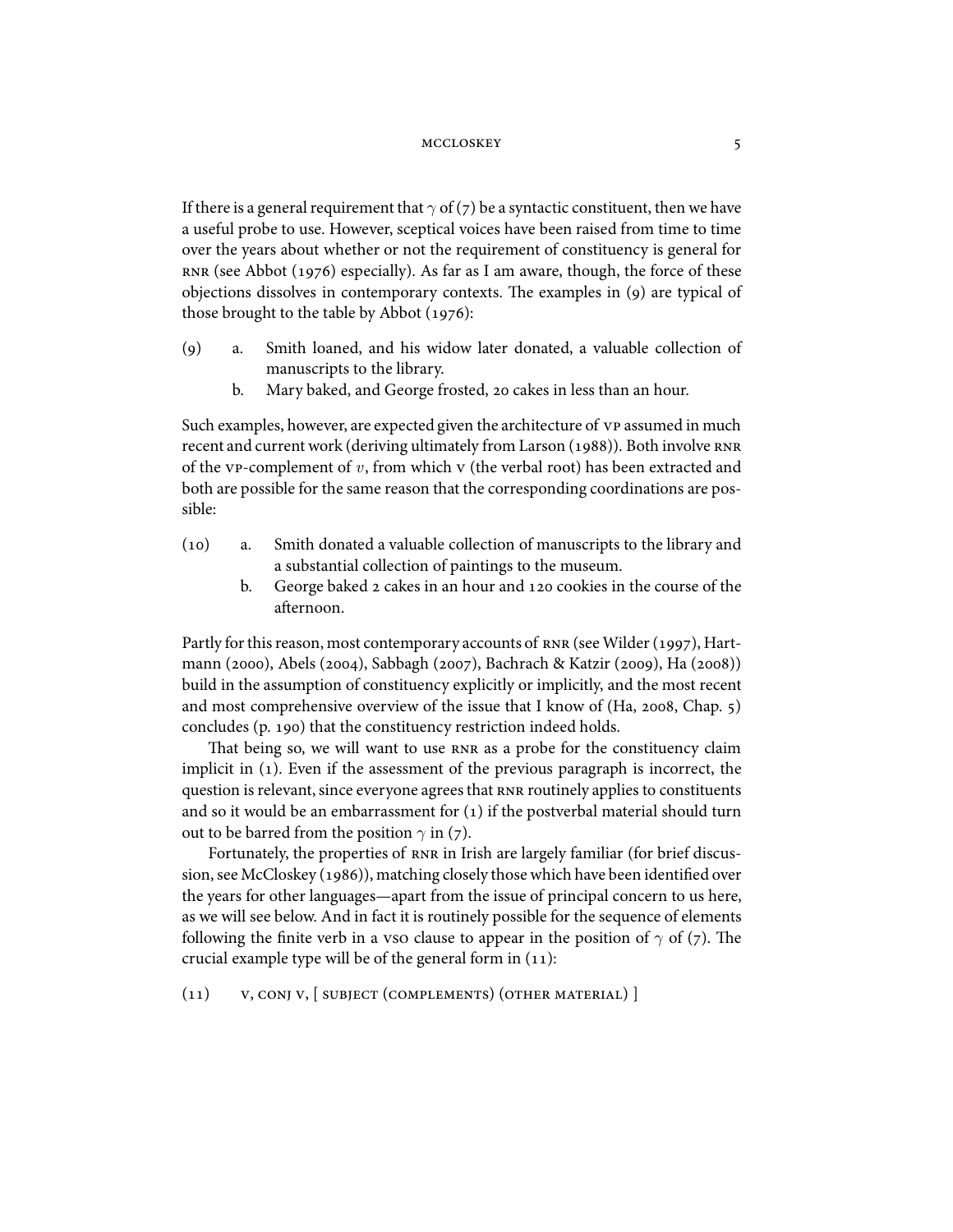where the material within square brackets is shared by both verbs, and where the commas indicate strong intonational breaks. Examples of this general type occur freely and frequently in texts and are judged grammatical, without hesitation, by consultants. All of the examples below  $((12)-(19))$  are attested, and all are of the the form in  $(11)$ . As long as the rightmost element in a Right Node Raising structure is required to be a syntactic constituent, such examples give reason to believe that the structure imputed to vso clauses by  $(1)$  captures something true and correct.

Of course, with no further elaboration, examples of the general shape in  $(11)$ permit an alternative interpretation—one in which they involve simply coordination of verbs rather than Right Node Raising. This alternative interpretation is not really consistent with the intonational properties of the clause type in  $(11)$ , but in any case the examples below are selected to make such an alternative analysis implausible or impossible. This is accomplished in general by using examples in which the first  $v$  of (11) heads an embedded clause which excludes the rightmost  $v$ , and which involve coordination at the higher (matrix or root) level. Other examples include material combined either with the leftmost or with the rightmost v which makes clear again that the coordination is not at the level of  $v$ , but rather involves some larger containing constituent.<sup>4</sup>

- $(12)$  Ba **COP[PAST]** proper **C** would-do and would-do parliament national chóir go ndéanfadh, agus dhéanfadh, pairlimint náisiúnta Éireannach dlithe a rith Irish laws enact **[**−**FIN] NEG C** nár … 'A national Irish parliament should, and would, enact laws that …
- $(13)$  Is **COP[PRES]** it my opinion **NEG C** is é mo thuairim ná fuil, nó gur or **C**-**[PAST]** little if is any pauper beag má tá, aon bochtán sa in-the parish pharóiste ná **NEG C** is portion of-his possessions at-him fuil roinnt dá chuid aige 'It is my opinion that there is not, or that there is hardly, a single pauper in the parish who does not have a portion of his wealth'
- $(14)$  Is **COP[PRES]** seldom **C** was if was ever annamh a bhí, má bhí ariamh, bean woman out amuigh ag an at the rialtas government on those occasions ar na hócáidí sin

Many of the examples used in this paper have been taken from published sources of one kind or another. When this is the case, it is indicated by way of a tag which consists of an abbreviation of the title of the publication followed by the page number on which it appears, or the date of broadcast in the case of material excerpted from radio broadcasts. The abbreviations used are explained in the Appendix.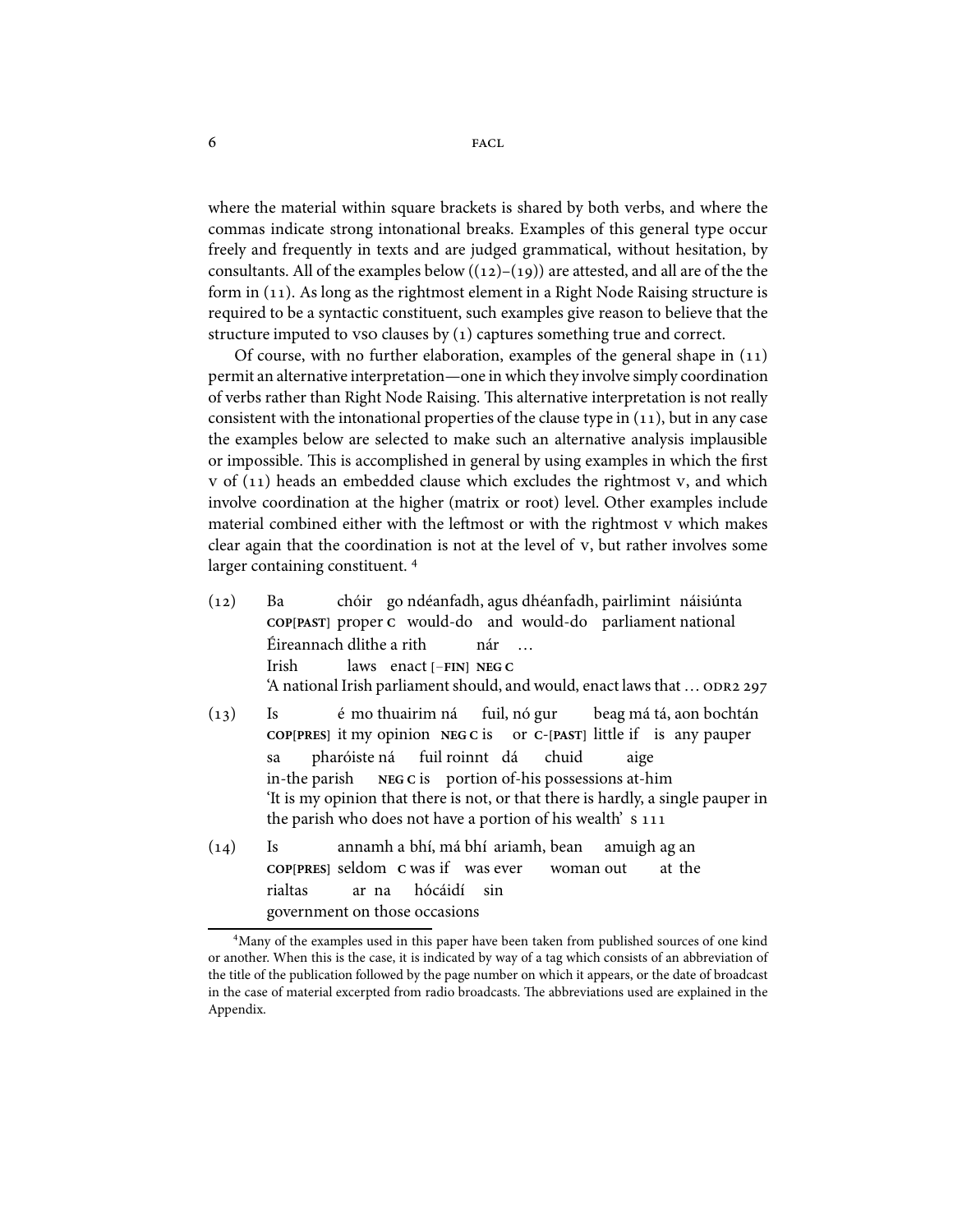'Only rarely, if ever, did the government put forward any women candidates on these occasions' CF 64

- $(15)$ on the 16th July go [PAST-HABIT] and go [PRES] still many of people an Iúil théadh, agus téann fós, go leor de phobal na the **[GEN]** place **[GEN]** in háite isteach chuig an séipilín to the little-chapel **DEMON** sin 'On the 16th of July, many people from the local community used to go in to that little chapel, and many still do.' SOH 37
- $(16)$  Níl is-not and **NEG** was ever agus ní raibh ariamh, ar seisean, aon tír said-he any country other in-the eile sa domhan inchurtha le world comparable with England Sasana There is not, nor had there ever been, he said, any country in the world comparable to England.' T 70
- $(17)$ nior heard [S<sub>1</sub>] C-[PAST] knock-down or C-[PAST] kill chualas gur leag nó gur mharaigh na the tramanna duine ar bith ariamh. trams person any ever 'I never heard that the trams ever knocked down or killed anyone.'
- $(18)$ if is and since is interest at-him in-the Irish tá, agus ó tá, suim aige sa Ghaeilge 'If he has, and since he has, an interest in Irish'
- (19) B'facthas dom go mbíodh, agus go bhfuil fós, na Beanna Arda mar seemed to-me that used-to-be and that are still the cliffs high like phluid mhór thart orm. blanket great around on-me 'It seemed to me that the Great Cliffs had been and were still like a great blanket around me.' NGTTS 87

These observations provide support for the constituency claim we have focussed on here, but we can go a little further with the investigation. The structure in  $(1)$  implies other constituency breaks, and they too should be detectable with the same probe. In particular, there should be a constituent ( $vp$  of  $(4)$ ) which surfaces as a sequence of complements, from which the selecting verb has been extracted. This constituent should also be detectable by way of the probe of Right Node Raising, and indeed it is: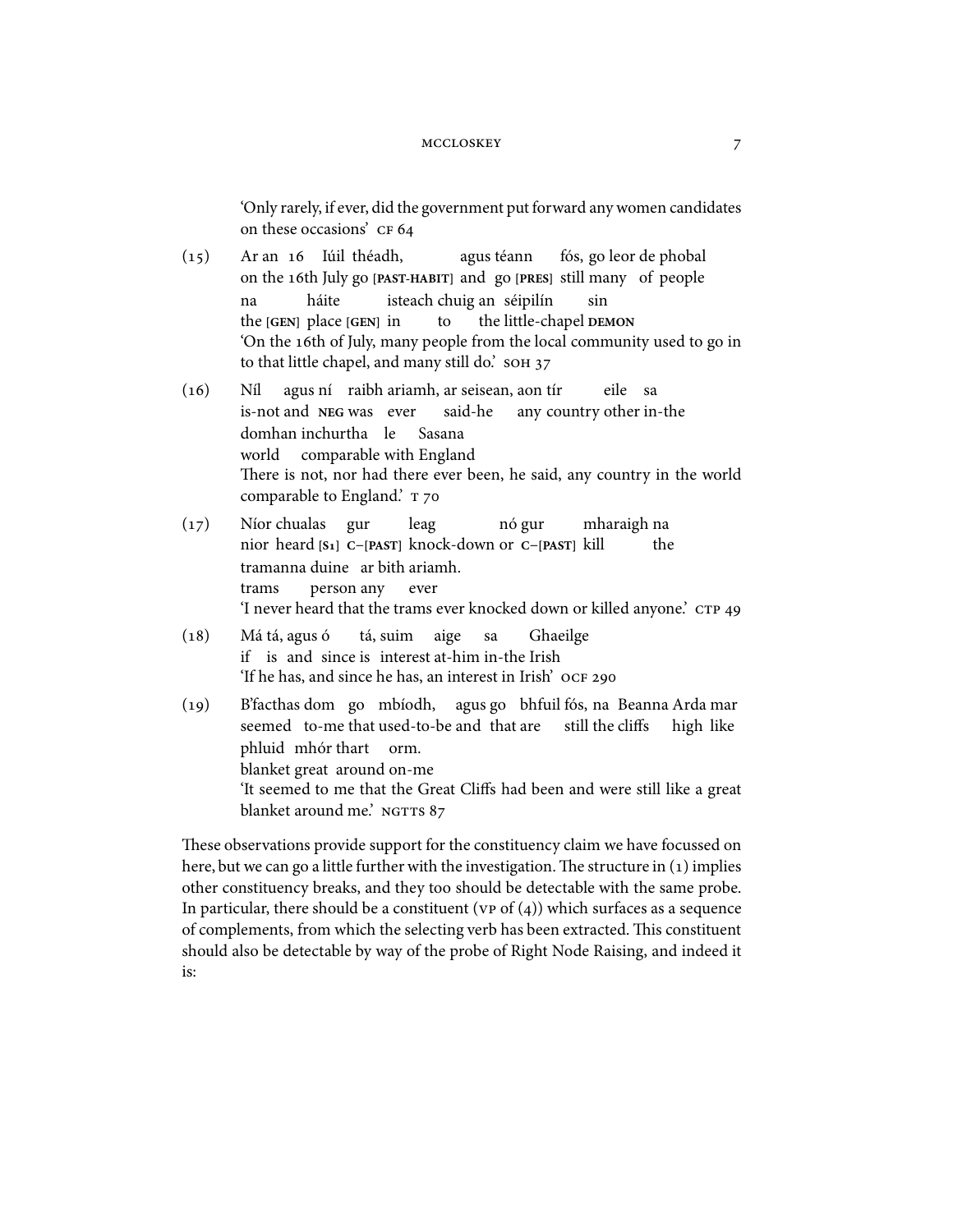- (20) D'iarr sé, agus fuair asked he and received he permission from chief sé, cead ó thaoiseach na the **[GEN]** luinge, ship **[GEN]** feast give **[**−**FIN]** for-us fleadh a thabhairt dúinn 'He asked for, and received, permission from the captain of the ship to give a feast for us'  $(21)$  is **COP[PRES]** many time **C** asked we and **C** received we help iomaí uair a d'iarr muid agus a fuair muid cuidiú uathu
	- from-them
		- 'Many's the time we asked and we received help from them.' CDC 64

The examples in (20) and (21) involve a  $vp$  which, following raising of  $v$ , consists only of the sequence of internal arguments (the specifier and complement respectively of  $v$ ). In sum, the interactions between  $r = nR$  and  $(1)$  are as they ought to be.

## **Coordination**

If we are committed to the kind of analysis schematized in  $(1)$ , we are thereby committed to certain expectations about what coordination patterns will we available in vso clauses. To better see what those expectations are, consider again the structure in  $(1)$ , repeated in  $(22)$  with annotations added.



 $8$  FACL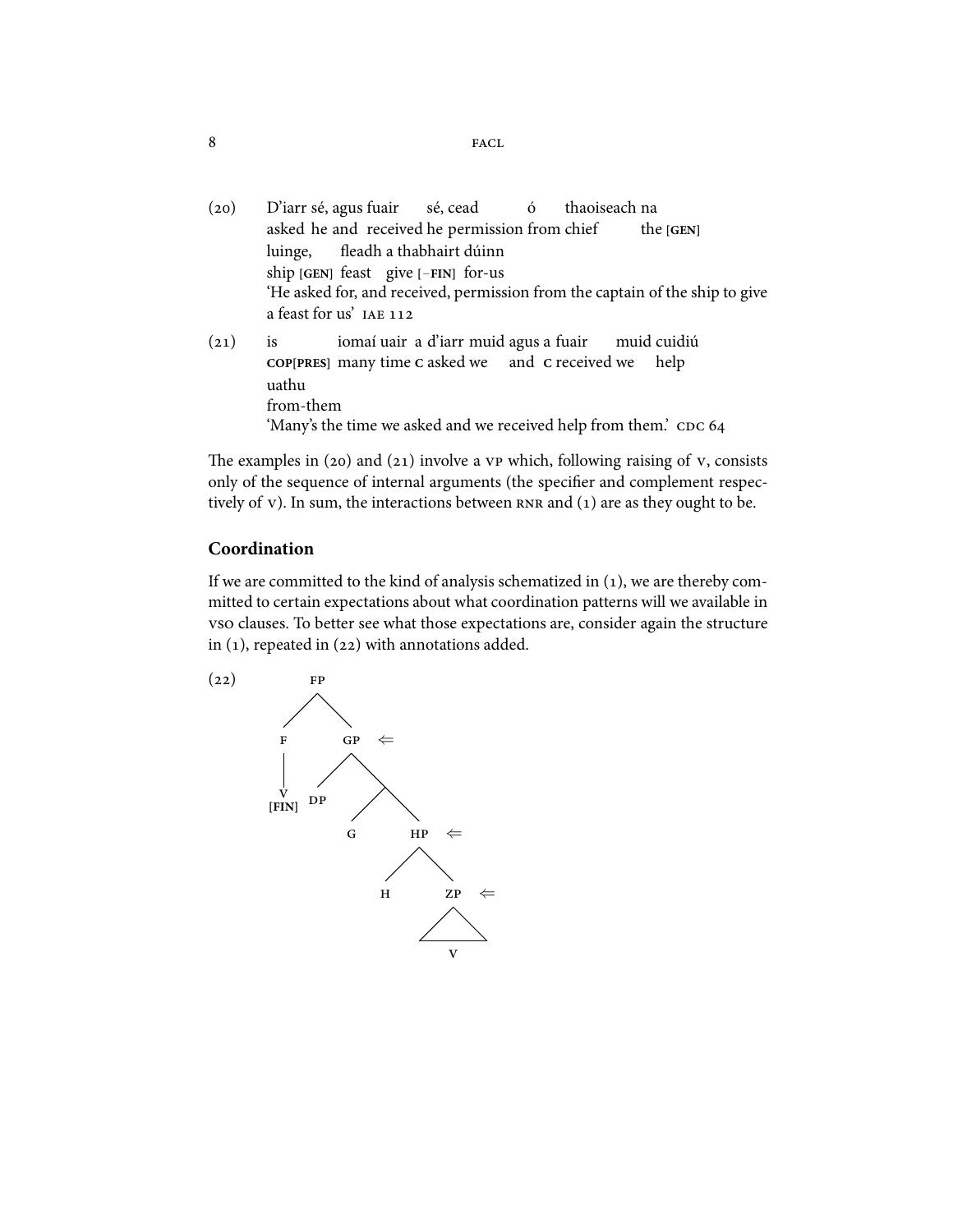The arrows in  $(22)$  represent some of the coordination possibilities that we expect to be able to detect. For the two lower coordination points, our expectations (and the facts) are not interestingly different from those of English. In the interests of space, then, we will focus exclusively here on the highest of the three coordination points  $(qP)$  of (22). It is with respect to this possibility that we should see the pattern in (6) emerge. How would this pattern be reflected in the data? The relevant structures will be as shown schematically in  $(23)$ :



Given such a starting point, each instance of GP will contain a subject DP at its left edge and the head v of vp within GP will have undergone across the board raising from within each instance of GP as far as F. The ultimate outcome should be a structure in which a single finite verb is followed by a coordination of two phrases, each of which contains a distinct subject and a distinct set of internal arguments and modifiers, but in which the initial verb is shared by both sets of arguments. That is, we expect examples of the general form in  $(24)$ :

$$
(24) \qquad [\begin{array}{c} \mathbf{v} \quad [\text{subj complexments} \end{array}] \text{ and/or } [\begin{array}{c} \mathbf{subj componentments} \end{array}]]
$$

Such structures are indeed as widely and as freely attested as we would expect:

- (25) Thug Peats dhá leathchoróin dom agus Geraldeen leathchoróin dom. gave two half-crown to-me and half-crown to-me 'Pats gave me two half-crowns and Geraldeen gave me a half-crown.'  $23$
- (26) nuair a thosuigh na crainnte dá leagan treasna an bhóthair agus na when **C** began the trees be-felled across the road and the droichid dá gcur i bridges be cast into air n-aer 'when the trees began to be felled across the road and the bridges to be blown into the air' ONH 11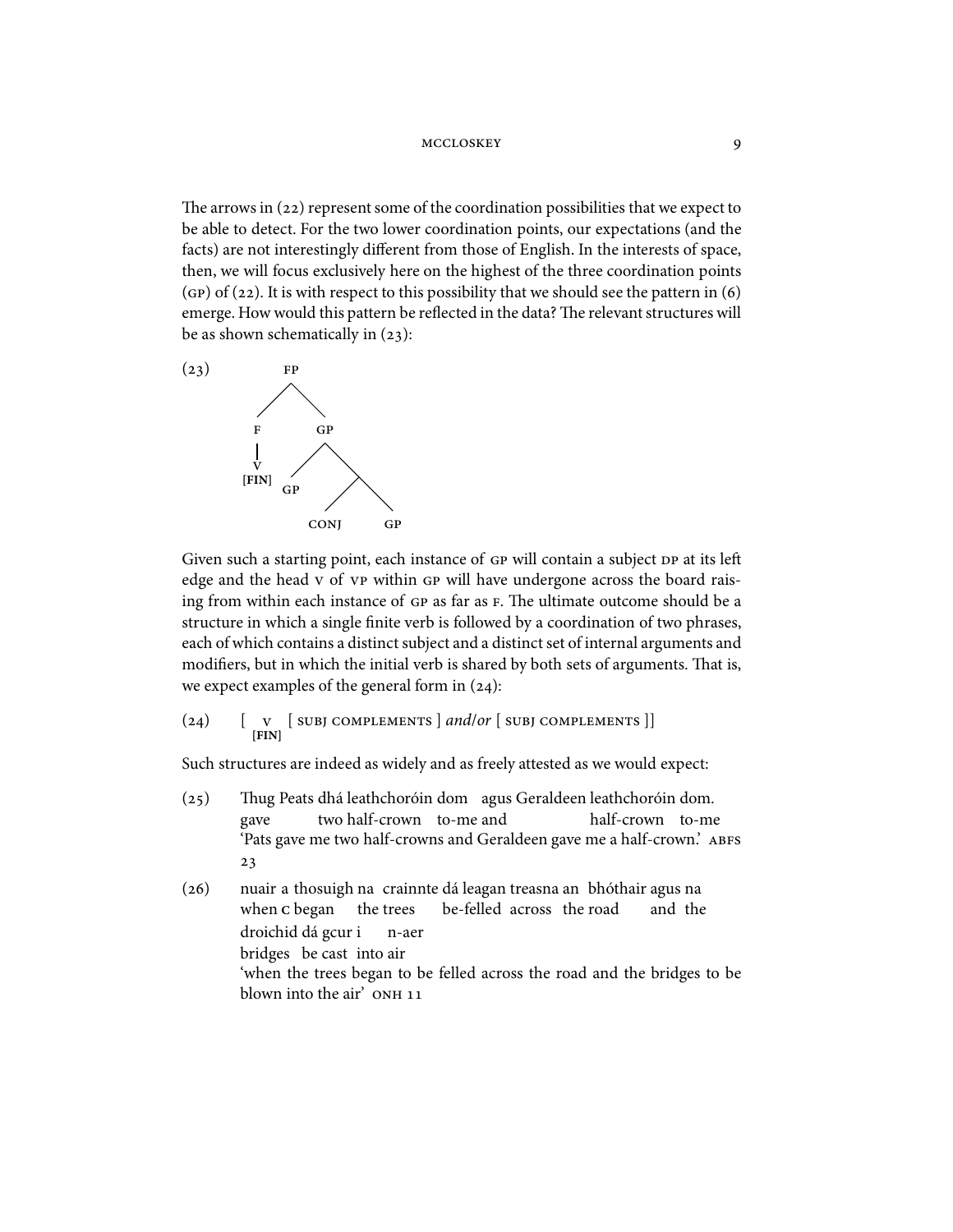- (27) ghreamaigh a lámh don chleite agus a' gé stick **[PAST]** his hand to-the feather and the goose to-the table don tábla 'his hand stuck to the feather and the goose stuck to the table' SAB 236
- (28) i measc na among the [GEN] people [GEN] C was acquaintance put muintire a raibh aithne curtha acu by-them orthu on-them and affection given by-them to-them agus gean tugtha acu dóibh 'among the people that they had come to know and be fond of'

The expected outcome for disjunction is also freely available, as shown in  $(29)$ – $(33)$ :

- $(29)$ but **NEG** be **[PAST]** dog cha raibh madadh ar bith againne ná muid ábalta madadh any at-us or us able dog a cheannach. buy **[**−**FIN]** 'But we didn't have a dog, nor were we able to buy a dog.'
- (30) nuair nach dtáinig siad ar ais ná scéala ar bith uathu when NEG C came they back or news any from-them 'When they did not come back and no news of them came back.' 134
- $(31)$ NEG fall **[FUT]** [P1] to-them or them to-us Ní titfimid leo nó iad linn 'We will not fall to them nor they to us.'
- $(32)$  Níor **NEG**-**[PAST]** gave the Authority any help thug an t-Údarás aon chabhair dúinn, nó an to-us or the Chomhairle Chontae aon tacaíocht dúinn. County Council any support to-us 'The Authority didn't give us any help and the County Council didn't give us any support.' RNG  $23-2-05$
- $(33)$  ní **COP[NEG]** be **[FUT]** two horse bheidh ) dhá bheathach bhána a choíche i ) bhFánaid ná Mánas white ever in Fanad or a choíche i dToraigh ever in Tory 'There will never be two white horses in Fanad and Manas will never be in Tory.' TD 653

The general proposal in  $(1)$  leads us to expect the existence of such examples and lets us understand their properties. The pattern exemplified by  $(29)$ – $(33)$  brings out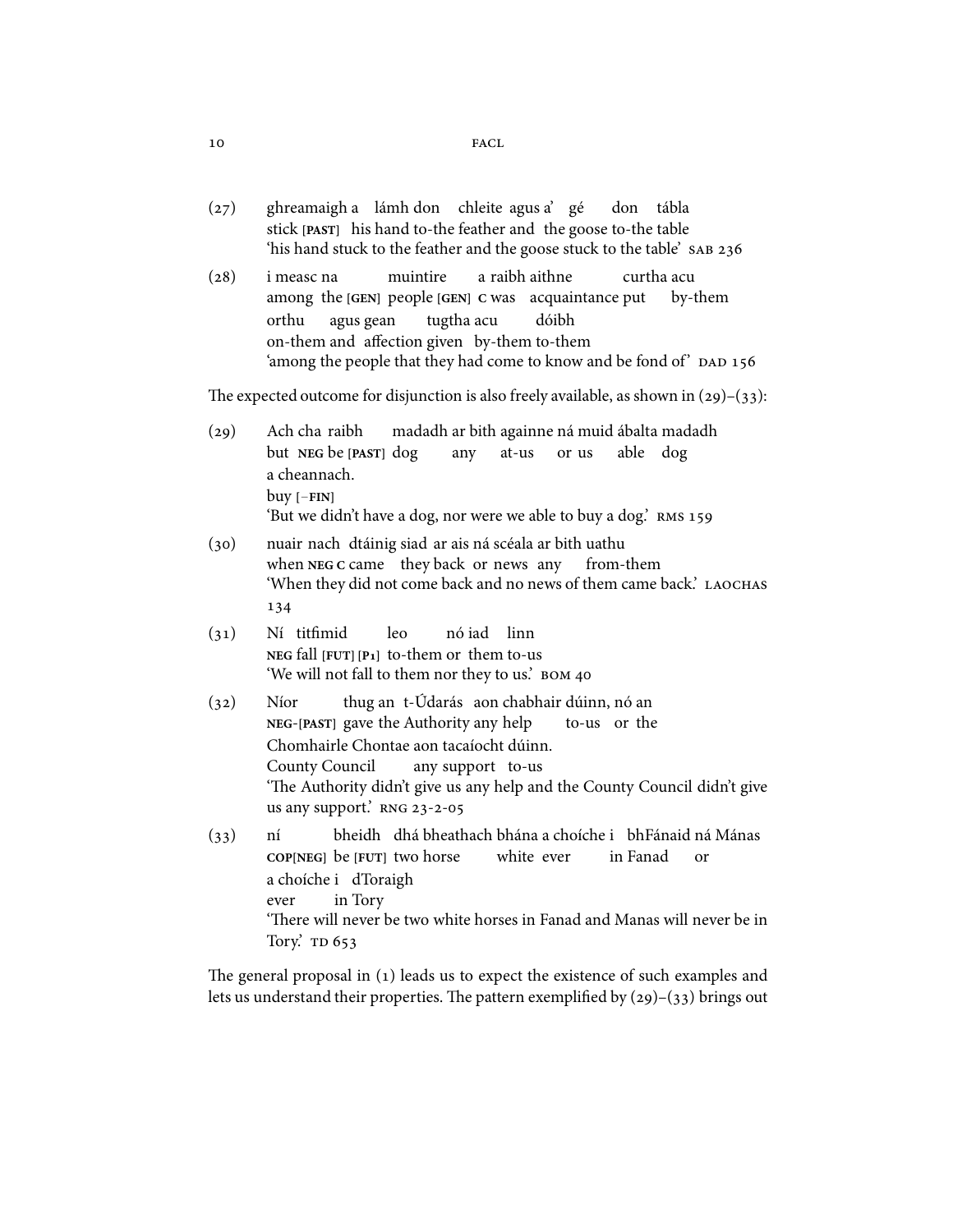a slightly more nuanced prediction of  $(1)$ . Here the structure must be as illustrated schematically in  $(34)$ :



In a structure like  $(34)$ , the disjunction is in the scope of negation, and the relevant examples are therefore semantically equivalent to a conjunction of negations (by De Morgan's Law). Such examples therefore emerge again as fully expected, given  $(1)$ , because it is well established that sentential negation is relatively high in Irish—expressed morphophonologically on c, with the subject always within its scope (Chung & McCloskey (1987), Duffield (1995), McCloskey (1996a, 2001b)). If this is the case, negation must be above the inflectional position to which the verb raises and the outcomes in  $(33)$  fall into place with no further stipulation.

Of course scepticism is, as always, in order, and it is important to consider alternative analyses, analyses which might not provide support for the constituency claims which are at the rhetorical heart of our discussion here. Since the relevant phenomena crucially involve coordination and apparently missing material, it is natural to seek those alternatives among the ellipsis processes known to be characteristic of coordinate structures.  $(35)$  was presented earlier as being the predicted outcome of  $(1)$  (as indeed it is):

 $(35)$  [ **v** [SUBJ COMPLEMENTS] *and/or* [SUBJ COMPLEMENTS]]

But perhaps there is a way of understanding  $(35)$  as deriving from  $(36)$ :

(36)  $\begin{bmatrix} \n\mathbf{v} & \n\mathbf{SUB} & \n\mathbf{v} & \n\end{bmatrix}$  COMPLEMENTS  $\begin{bmatrix} \n\mathbf{v} & \n\mathbf{v} & \n\end{bmatrix}$  SUBJ COMPLEMENTS  $\begin{bmatrix} \n\mathbf{FIN} \n\end{bmatrix}$ 

with the second occurrence of the finite verb eliminated by some ellipsis process. What ellipsis proces? If we are to appeal to a process with a reasonable place in the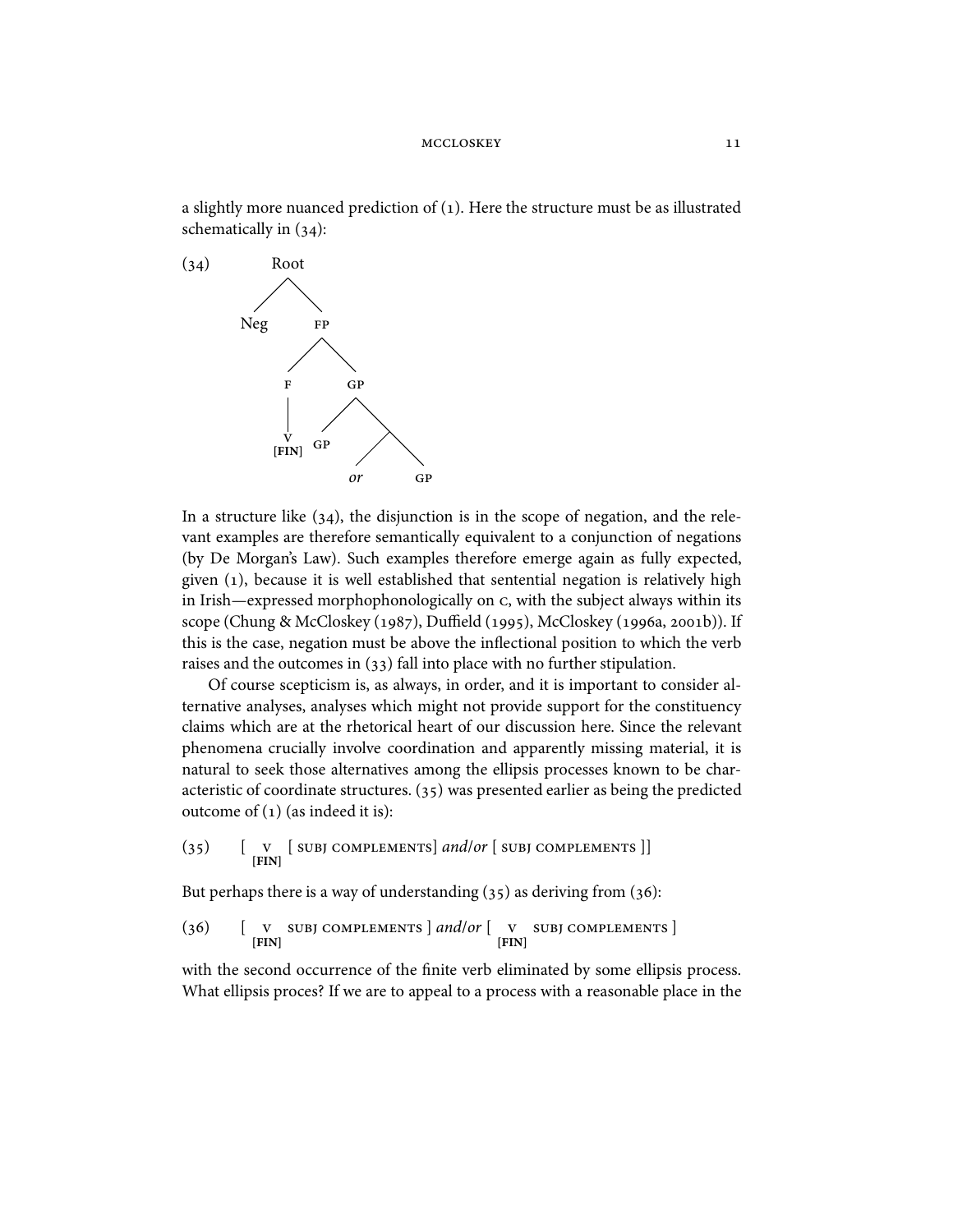typology of ellipsis, then Gapping seems like the most plausible candidate. It is an ellipsis process which is widespread among languages and language-types and whose fundamental characteristic is that it ellides a verb in coordinate structures:

 $(37)$  Some emigrated to North America and some  $\lceil$  l to Australia.

Gapping is not very well understood as a process, despite the fact that a great deal of perceptive work has been devoted to it since the initial description by Ross  $(1970)$ (see, among many others, Hankamer  $(1971)$ , Jackendoff  $(1971)$ , Kuno  $(1976)$ , Neijt  $(1979)$ , Coppock (2001), Johnson (2000b,a) and for an admirably clear summary of the state of the art Johnson  $(2005)$ . The descriptive outlines are, however, reasonably well delineated. In the clearest cases, Gapping follows the pattern seen in  $(37)$ , in which there are two maximal phrases in a non-initial conjunct which contrast with corresponding elements in the first conjunct and which introduce new, or focussed, material (Kuno  $(1976)$ ). The stretch of given, or de-accented, material between the two foci (which must include at least the main verb) is reduced to silence. All that ultimately survives of the clause is the sequence of remnant  $xp's$ , each representing material which is at least novel, if not focussed. (see especially (Jackendoff, 1971, 26) and Kuno  $(1976)$ ). It is in addition often claimed that the gapped clause may have at most two 'major constituents' as remnant foci (Hankamer (1971, 1973), Jackendoff  $(1971)$ , although the exact sense of 'major' here has proven difficult to pin down.

But this is not at all the pattern that we see in the examples we have been concerned with in this section. Setting aside the observation that in all of these examples the missing material (the finite verb) would be at the left edge of the second conjunct (and always in that position according to  $(5)$ ) rather than between two foci, in many of the examples in  $(25)$  and  $(29)$  the second conjunct contains repeated or old information.  $(38)$  makes this point with particular clarity:

- $(38)$  a. **NEG** did thearn sé a dhath ar aon duine ariamh ná aon duine ariamh he anything on any person ever or any person ever a dhath air anything on-him 'He never did anything to anyone and nobody ever did anything to him.' SRNF 51 b. ní bhíonn formad ag éinne leis ná fuath ag
	- **NEG** be **[PRES-HABIT]** envy at anyone with-him or hatred at éinne dó anyone to-him 'Nobody envies him and nobody hates him.'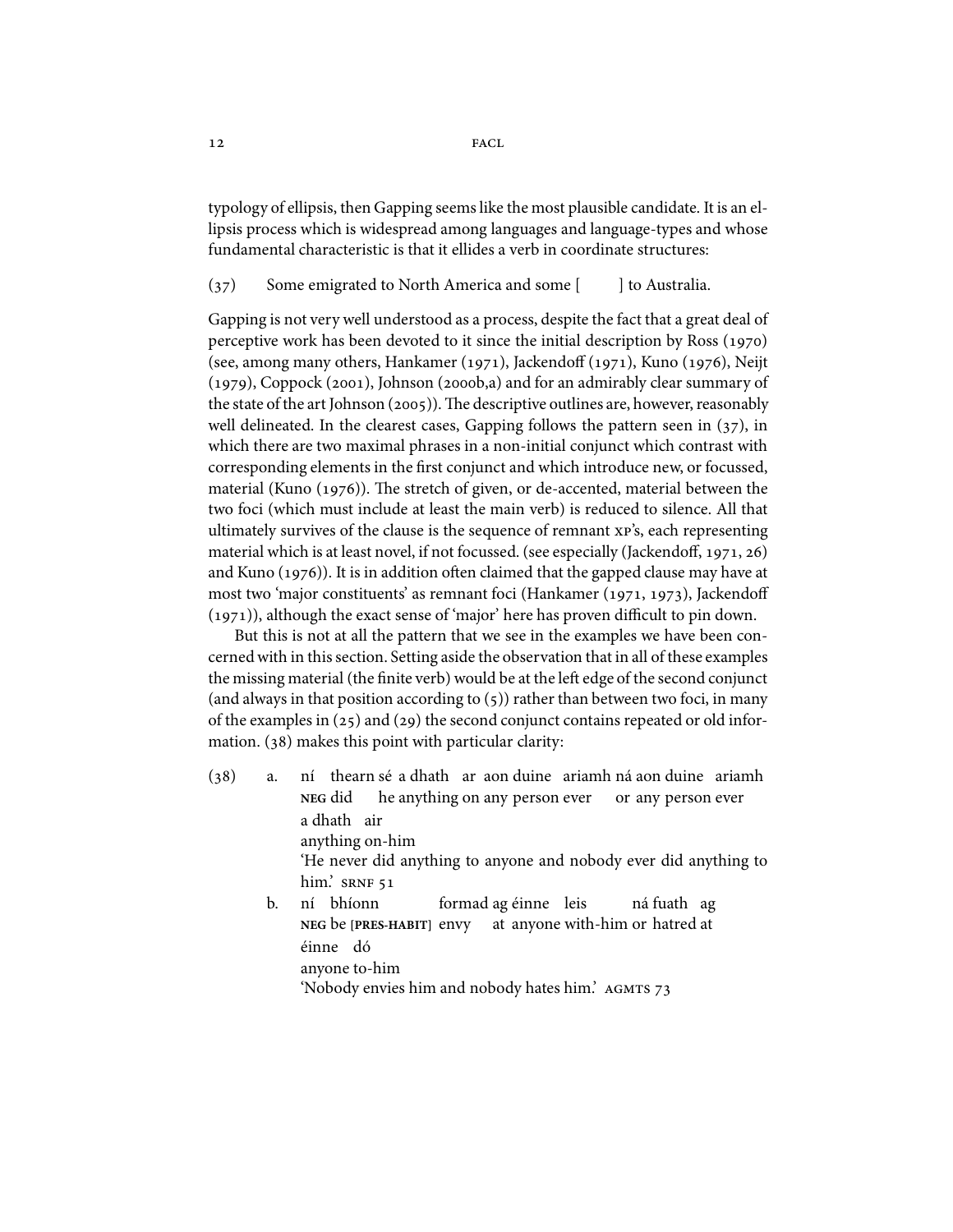In (38a) the second conjunct contains a subject, a direct object, an adverbial, and an additional complement, at least two of which are repeated from the first conjunct.<sup>5</sup> In (38b), only one of the three major constituents of the second conjunct (the nominal fuath, 'hatred') introduces novel material; the other two major constituents are given. Many of the examples cited in  $(25)-(28)$  and in  $(29)-(33)$  establish the same point, containing, as they do, more major constituents than gapped clauses are in general supposed to, and in addition containing constituents which express redundant, or given, information. This is so, in essence, because in every case they are complete, rather than gapped, clauses.

Our core examples, then, are not to be explained in terms of gapping. If they are to be thought of in terms of ellipsis, then, there would have to be some process which targetted finite verbs exclusively and exclusively in coordinate structures, a species of Conjunction Reduction presumably, formulated carefully so as to ensure the correct scopal outcome in the case of  $(29)$ . Where such an operation might find its place in the typology of syntactic operations seems unclear.

But this is a question about which we need not worry, since in  $(1)$  we already have an understanding from which all of these observations follow as expected outcomes.

### **Focus Constructions**

Focus constructions detect the same constituency break. The sequence of elements following the finite verb can act as the focus in a variety of constructions, suggesting again that the constituency of  $(4)$  is real. We will consider two such contructions here.

The so-called 'semi-negative' construction (an tógáil leathdhiúltach in traditional grammars) is illustrated in  $(39)$ .

(39) Cha raibh ach ceithre phingin agam. **NEG** was but four penny at-me 'I had only fourpence.'

In this construction the particle *ach* ('but') attaches at the left edge of some constituent xp within the scope of negation, and the ultimate semantic effect is that of only in English. The Irish semi-negative is thus close kin to the nonstandard English  $(40a)$  or French  $(40b)$ :

(40) a. I ain't got but four cents.

<sup>&</sup>lt;sup>5</sup>The subject and object nominals of the second conjunct of  $(38)$  are also of course repeated, but one might argue that the switching of roles between first and second conjunct provides the necessary sense of contrast.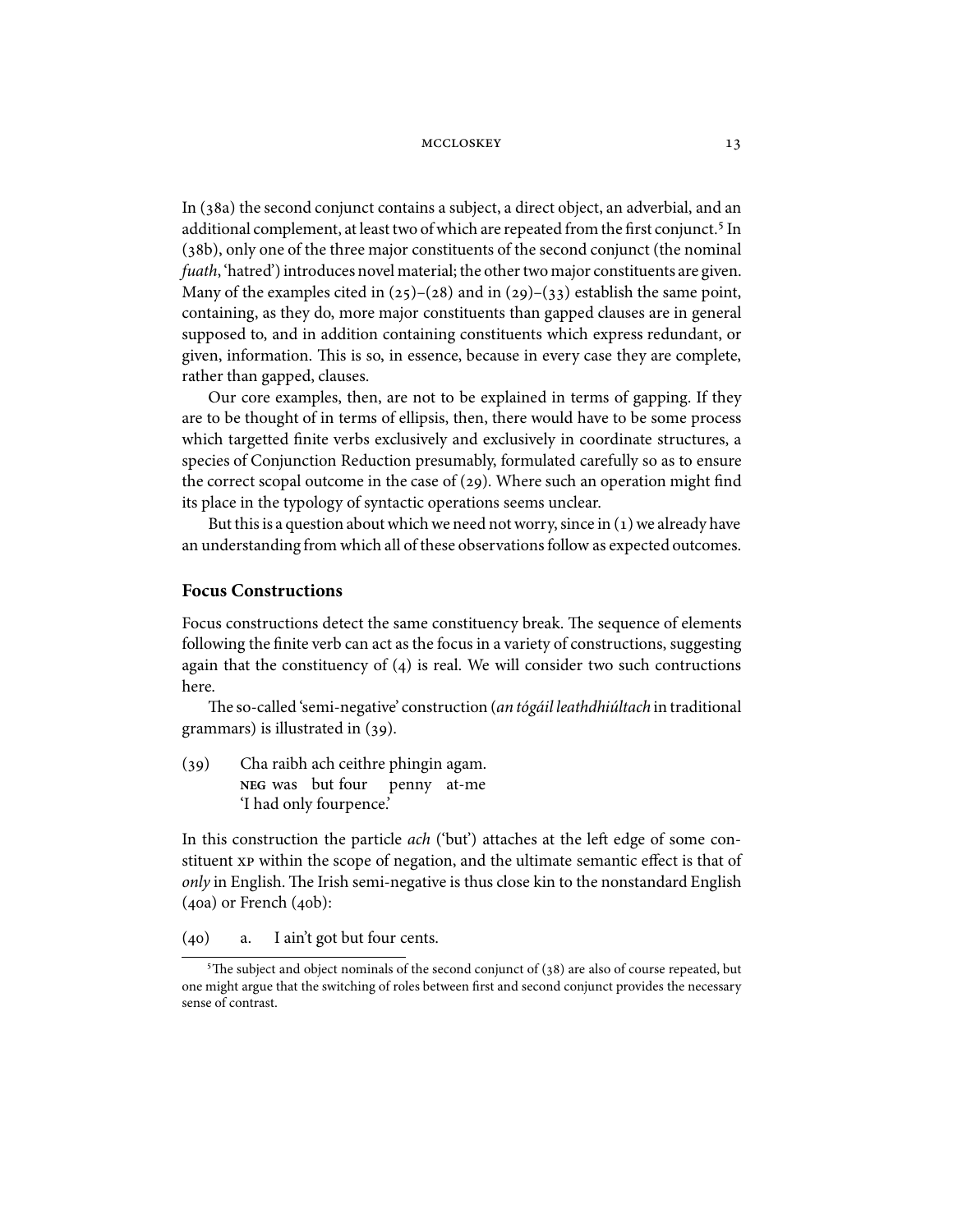14 FACL

b. Je n' ai I **NEG** have spoken but with parlé qu' avec Jean. 'I spoke only to Jean.'

The initial example in  $(39)$  involves attachment of *ach* to a DP, but the particle can in fact attach to a broad array of phrase-types, as along as they are maximal.<sup>6</sup> In the examples of  $(41)$ , for example, *ach* attaches to a PP, to the small clause complement of a perception verb, to a finite CP complement, and to a nonfinite CP complement respectively.

- $(41)$  a. Níl is-not memory now but on line one cuimhne anois ach ar líne amháin de na bhéarsaí. of the verses 'Only one line of the verses is now remembered.'
	- b. Níor **NEG**-**[PAST]** heard I yet chuala mé go fóill acht na ballaí ag magadh orm. but the walls mock **[PROG]** on-me 'All I heard yet was the walls mocking me.'
	- c. ní thiocfadh **NEG** come **[COND]** with-you say **[**−**FIN]** to-him but **C** was leat a rádh leis acht go raibh feasbhaidhe air lack on-him

'The only thing that you could say to him was that he was wanting (in sense).' LCS 85

d. Ní bheadh **NEG** be **[COND]** from-you but her remain **[**−**FIN]** in-the home uait ach í d'fhanacht sa mbaile 'You would want only for her to remain at home.'

We have another potential test, then, for the constituency claim inherent in  $(4)$ . This

- (i) Níor **NEG–PAST** speak I but with John labhair mé ach le Seán. 'I spoke only to John.'
- (ii) \*Níor labhair mé le ach Seán.

This is a property which ach shares, I believe, with its French cousin que and with the similar but of non-standard Englishes. This test, then, like all constituency tests as far as I know, takes the form of a one-way implication: if ach attaches to a sequence  $\lceil \alpha \beta \rceil$ , then  $\lceil \alpha \beta \rceil$  is a constituent. If ach fails to attach to a given sequence, we do not immediately know if that failure reflects the fact that the sequence in question is not a constituent, or if it reflects some other condition on its distribution and functioning.

 ${}^{6}$ It does not attach to all maximal phrases. While it attaches to PP, for example, it will never attach to the DP-complement of P: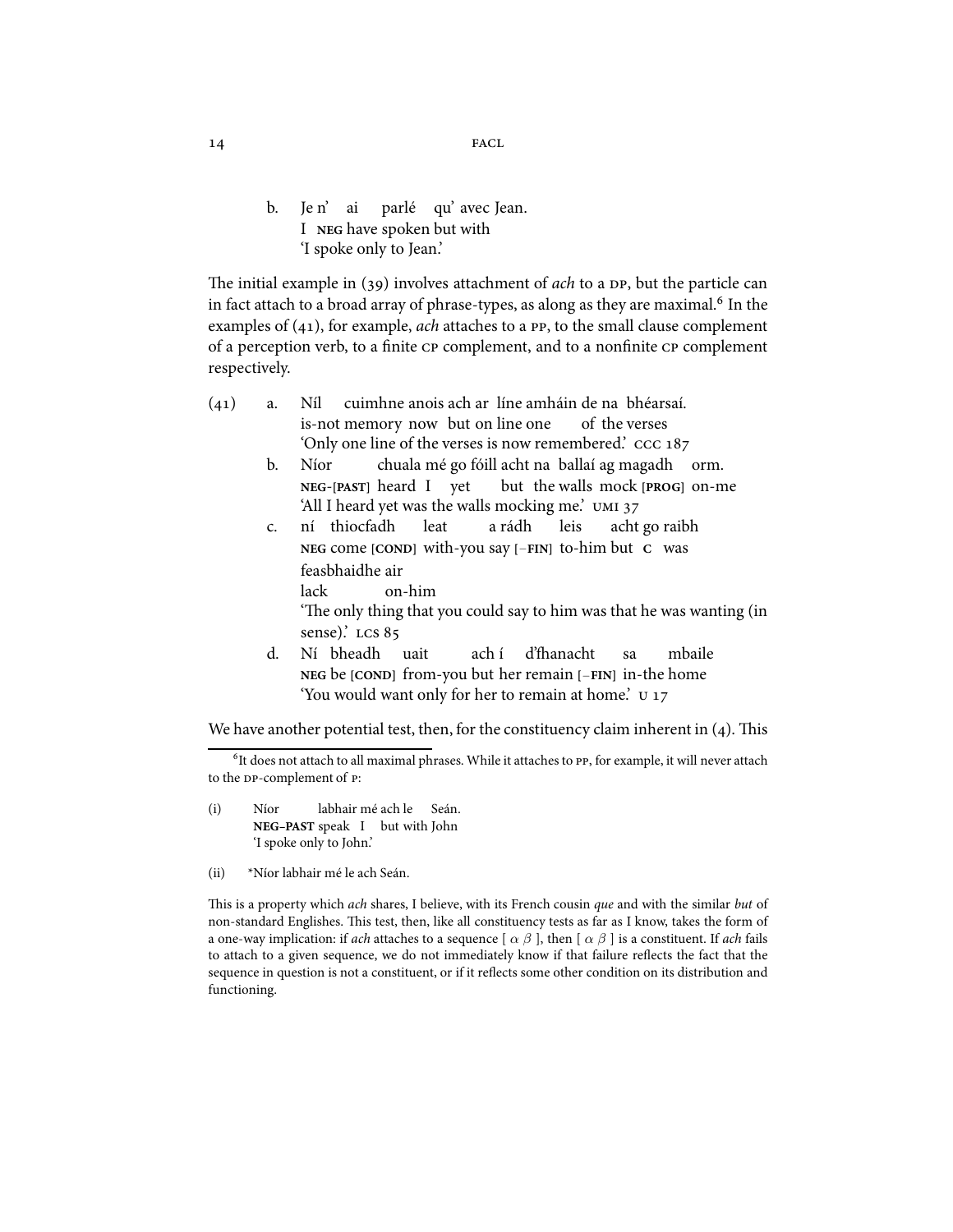test too identifies the post-verbal sequence we are concernedwith as a constituent, as shown by the examples in  $(42)$ , which are representative of an extremely productive and widely attested syntactic pattern:

- $(42)$  a. **NEG** was but his trousers pulled raibh ach a bhríste tarraingte in airde air féin aige up on self by-him when **C** nuair a bhuail cloigín an rang little-bell the **[GEN]** door **[GEN]** dorais 'He had only just pulled up his trousers when the doorbell rang.' b. Ní raibh **NEG** be **[PAST]** but my head ach mo chloigeann sa in-the door at-me when **C** doras agam nuair a … 'I had only just put my head in the door when …
	- c. garda policeman young **NEG C** was but Templemore óg ná raibh ach an Teampall Mór fágtha aige le by-him 'a young policeman who had only just le
	Templemore'
	- d. **NEG** was but that done by-him in the time **C** cast the shark raibh ach san déanta aige ins an am gur chuir an searc farraige lastuas den naomhóg sea above of-the canoe 'He had only just done that when the shark cast up seawater over the canoe' DNM 46

In semantic terms such examples seem to involve quantification over events.  $(42a)$ , for example, expresses a claim that there was only one relevant event which had taken place (him pulling up his trousers) at the point in time at which another event (the ringing of the door-bell) took place. It is probably for this reason (that is, that they are existential sentences of a particular kind) that they are restricted to clauses built around the verb be; for further discussion of that topic, see McCloskey (2009).

A similar kind of probe (with similar results) is provided by another syntactic pattern which crucially involves focus, namely the pseudo-cleft construction. In general, pseudo-clefts are formed on the model of  $(43)$ , introduced by an interrogative pronoun which binds a gap in the following clause, followed by a particle (either ach, 'but' or ná, 'than') which introduces the focussed element:

- (43)  $[$   $Cad C [$ TP  $...$   $]$   $]$   $ach/nd$  xp  $[{\rm Foc}]$
- $(44)$  a. what **C** see **[COND]** he but hare a d'fheicfeadh sé ach giorria 'What should he see but a hare.' AGL 84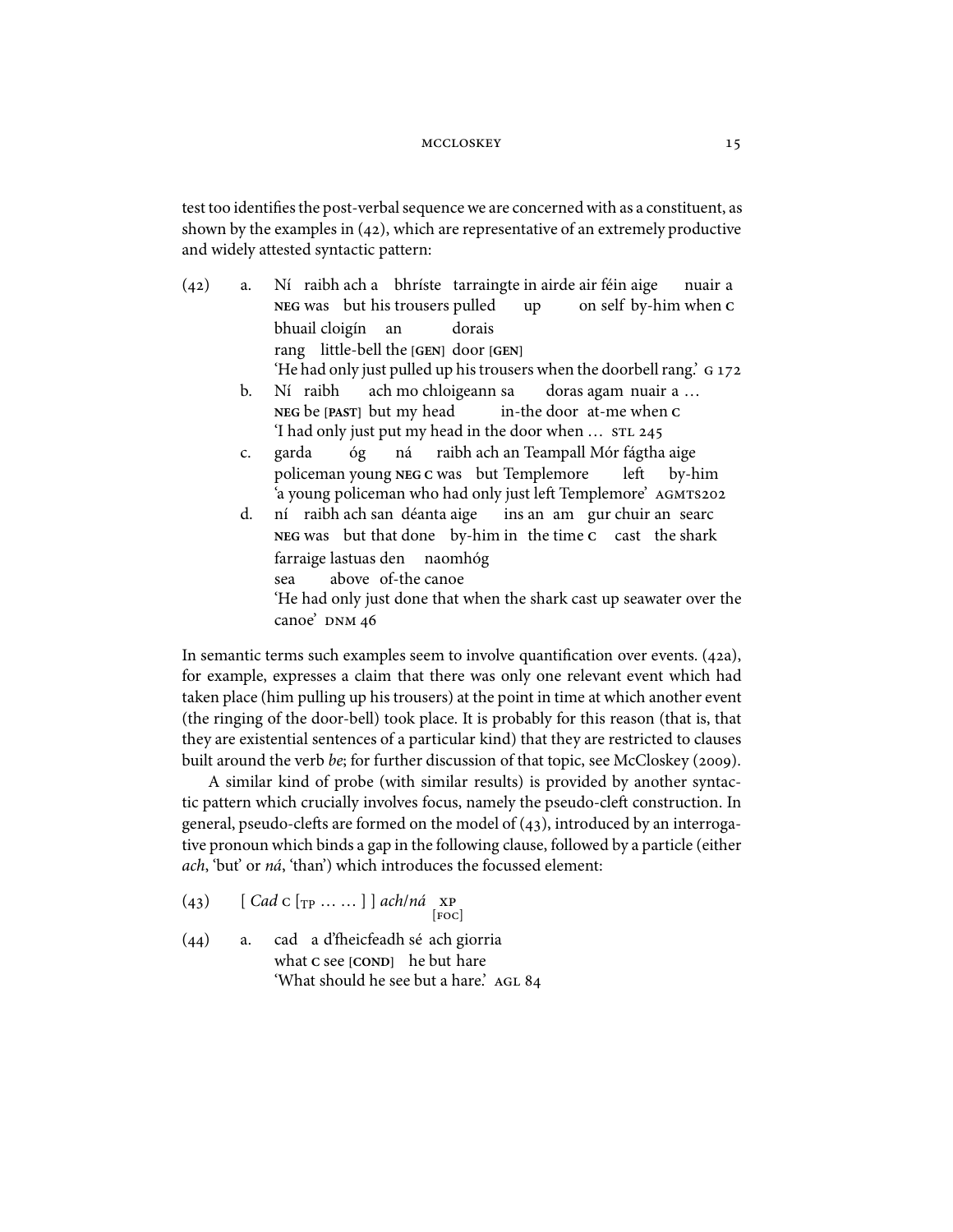b. cad a chífeadh sé ná an -airrge lán de chnapáin mhóra bhána what c see [COND] he than the sea full of lumps big white 'What should he see only the sea full of big white lumps.'

Once more, if the claims of  $(1)$  about how vso clauses are built are broadly correct, then we should be able to detect the post-verbal constituent. That is, there should be examples of the type in  $(45)$ :

 $(45)$  [ What was [ but [ Subject Complements ]]]

with the focus particle attaching to a constituent which consists of everything following the finite verb of the clause. Once more, expectations are met. Examples of the general type in  $(45)$  are indeed widely attested, as shown in  $(46)$ . Such examples are extremely difficult to render naturally in English (hence the ungrammaticality of the English translations below), but the general effect can perhaps be rendered roughly as 'What situation should hold but … '.

- $(46)$  a. what **c** was but College new Irish a bhí ach Coláiste úr - Gaeilge i ndiaidh a fhoscladh-i after open **[**−**FIN]** in gCathair Nua Eabhraigh **City** New York 'What should it be but a new Irish College to have just opened in New York City.' CDC 63
	- b. Cad a bhí what **C** be **[PAST]** but lights the **[GEN]** city **[GEN]** shining ach soilse na cathrach ag lonrú 'What should it be but the lights of the city shining.'
	- c. cad a bheadh what **C** be **[COND]** than man standing ná fear ina sheasamh i gcoinnibh an chrainn against the tree 'What should it be but a man standing against the tree.' GBR 142
	- d. Cad a bhí ach an bia roinnte aici what c was but the food divided by-her and the milk given agus an bainne tabhartha dos na boicht aici to the poor by-her 'What was it be but that she had distributed the food and given the milk to the poor' GOG 279

The final example, (46d), has the additional interest of confirming the constituency claim in two distinct ways—the sequence we are interested in appears in the focus position of a pseudo-cleft and is, in addition, coordinated.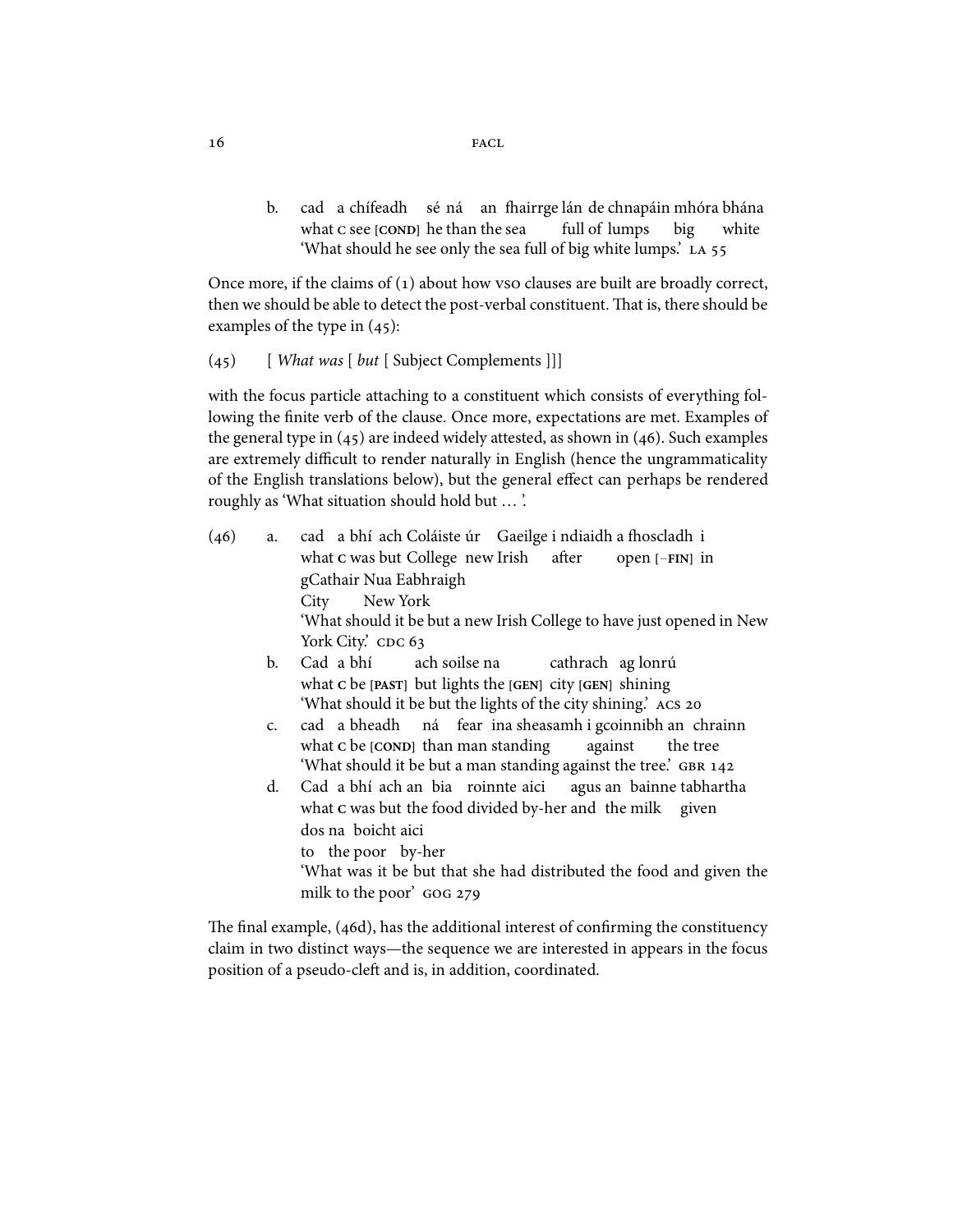### **Ellipsis**

Consider finally the case of ellipsis. We examine a characteristic ellipsis construction of the language which provides evidence again for the claim about constituency that is our current focus. Certain other properties of the construction should help us move on to address the second of the two themes advertised in the introduction.

Not all languages have polarity particles (or at least particles which mean yes and no). Irish is one such language:

| (47) | a. | Ar                              | chuir tú isteach ar an phost? |  |  |            |
|------|----|---------------------------------|-------------------------------|--|--|------------|
|      |    | INTERR-[PAST] put-[PAST] you in |                               |  |  | on the job |
|      |    | 'Did you apply for the job?'    |                               |  |  |            |
|      | b. | Chuir.                          |                               |  |  |            |
|      |    | put-[PAST]                      |                               |  |  |            |
|      |    | Yes.                            |                               |  |  |            |

c. Níor **NEG–PAST** put-**[PAST]** chuir. No.

The bare finite verb seen in  $(47b)$  is known in the Irish grammatical tradition as the 'responsive form,' because of its characteristic use in answering Yes/No questions of the type in  $(47a)$ . To answer 'no' one precedes the verb with the negative particle. Virtually every descriptive or pedagogic grammar of Irish contains a paragraph like the one below:

In replying to questions,  $(1)$  the verb and tense used in the question must be repeated in the reply,  $(z)$  the subject (except when it is contained in the verb) must be omitted. Modern Irish Grammar, J. P. Craig, Sealy, Briers & Walker, Dublin : p. 144

As we will see shortly, this quotation is in fact only partially accurate, but to begin with our focus here will be first on the question of what grammatical device or devices give rise to the fragment clauses seen in  $(47b)$  and  $(47c)$ , and second on what we can learn about the architecture of vso clauses from these structures,

The availability of  $(47)$  in Irish has had an effect, frequently noted, on the kinds of English spoken in Ireland, in which dialogues such as  $(48)$  are commonplace:

- $(48)$  a. Did you apply for the job?
	- b. I did.
	- c. I didn't.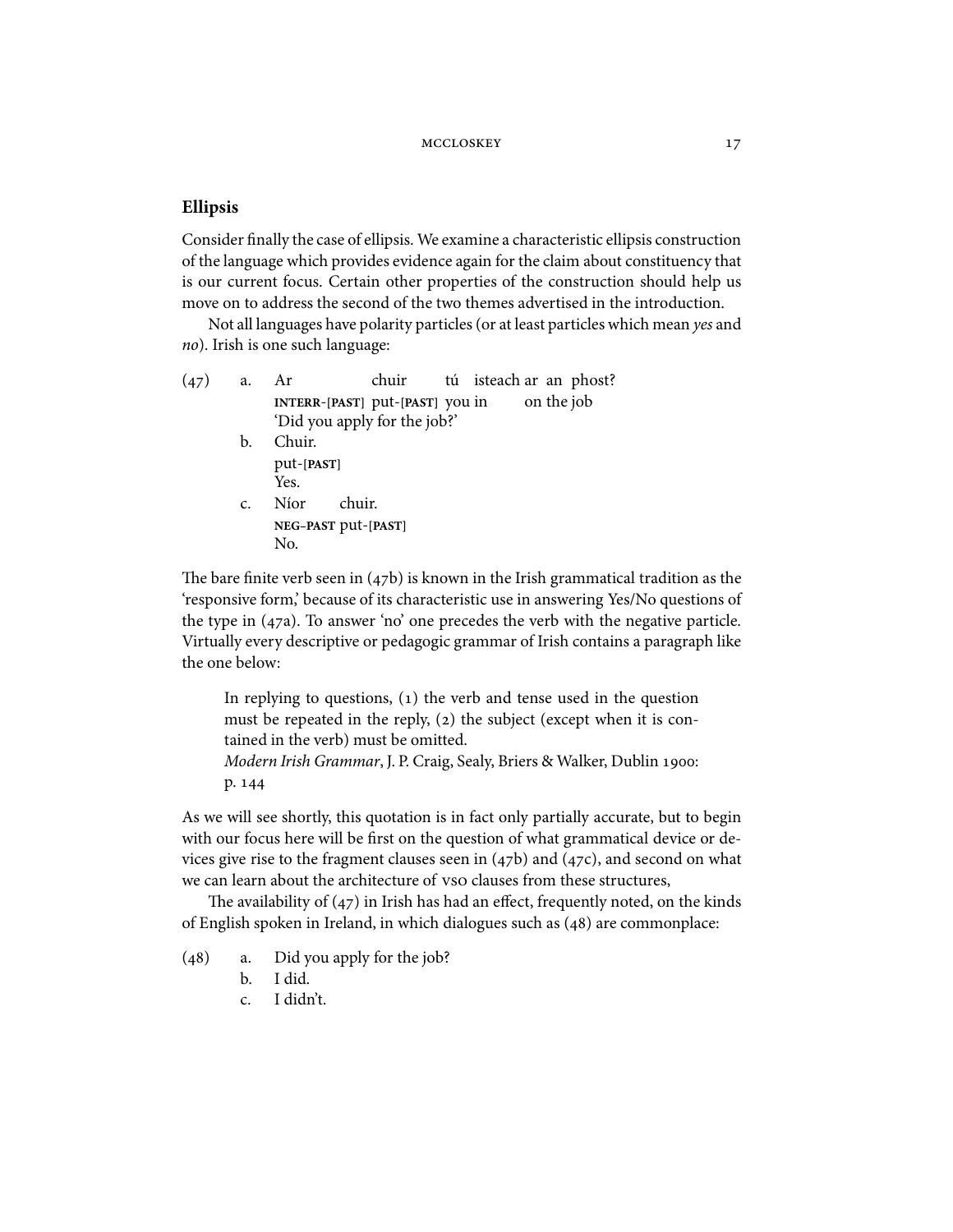In answering Yes/No questions, polarity particles are avoided; what we have in  $(48b)$ and  $(48c)$ , instead, are two instances of  $v$  e Ellipsis. In the language contact situations in which Irish varieties of English emerge, in other words, the reduced sentences illustrated in  $(47)$  are identified with  $VP$  ellipsis in English.

That this identification was made is not an accident; when one looks more closely at the single word sentences illustrated in  $(47)$ , it turns out that the structures are not in fact restricted to the responsive function, and that in their distribution and range of functions they mirror point for point those of vp ellipsis in English.

These matters have been discussed before (McCloskey (1991)), so I will be relatively brief in this presentation. Responsive Ellipsis (as I will continue to call it in deference to previous descriptive work) occurs freely in coordinate structures and in Tag Questions, as seen in  $(49)$ :

- $(49)$  a. Dúirt say [PAST] they c come [COND] they but NEG come [PAST] ever siad go dtiocfadh siad, ach ní tháinig ariamh. 'They said that they would come but they never did.'
	- b. Beidh muid connáilte, nach be **[FUT]** we frozen **NEG INTERR C** be **[FUT]** mbeidh? 'We'll be frozen, won't we?'

The formal properties of Responsive Ellipsis also closely parallel the formal properties of vp Ellipsis in English. A discourse antecedent is required. I cannot, for instance, walk into a room in which the floor is filthy and clearly needs to be cleaned and announce:

(50) Glanfaidh. clean **[FUT]** 'I will (clean it).'

Responsive ellipsis also supports the strict-sloppy ambiguities, as seen in  $(51)$ :

 $(51)$  Shíl thought the Prime Minister c was the election won by-him and an Taoiseach go raibh an toghachán buaite aige agus shíl thought the President also **C** was an tUachtarán fosta go raibh 'The Prime Minister thought that he had won the election and the President also thought that he had.'

 $(51)$  is ambiguous in the familiar way. If we fix the interpretation of the pronoun in the first conjunct as refering to the Prime Miniser, the second conjunct can mean either that the President thought that the President had won the election or that the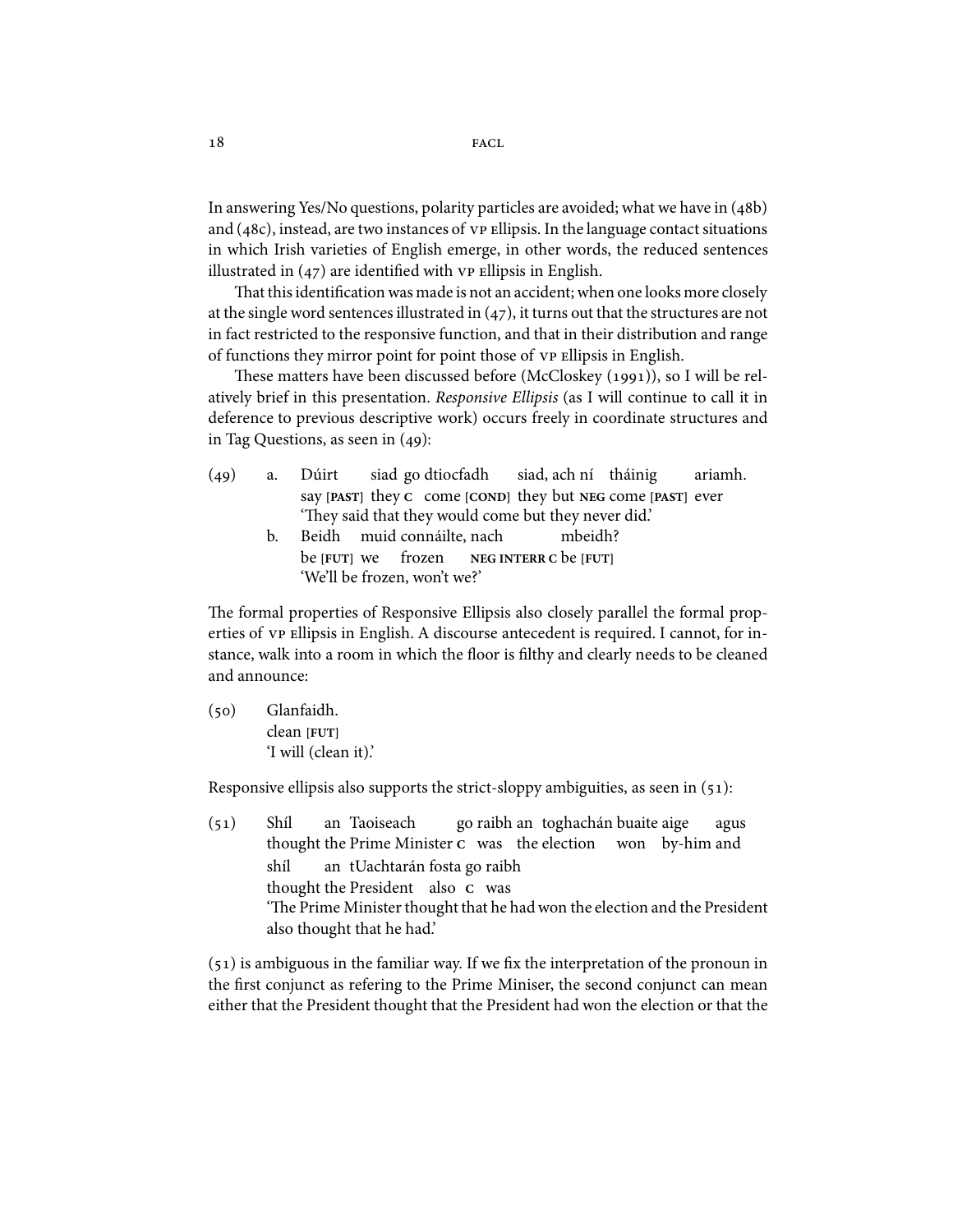President thought that the Prime Minister had won the election.

Responsive Ellipsis may also apply 'backwards', as seen in  $(52)$ , as long as the ellipsis-site itself is sufficiently deeply embedded (i.e. as long as it meets the so-called 'Backwards Anaphora Condition' of Langacker (1969) and Ross (1967b)).<sup>7</sup>

 $(52)$ for fear heagla go gceapfá **C** you-would-think **C** is go bhfuil, níl is-not any one aon cheann de leabhra of books an Oileáin léite agam the Island read by-me 'Lest you think I have, I haven't read any of the Island books.'

Responsive Ellipsis also supports the pattern known as 'antecedent contained deletion' (ACD) in which the ellipsis site is properly contained within the antecedent phrase which supplies its content. Given that Responsive Ellipsis involves ellision of the subject, the examples which illustrate this property are necessarily somewhat different in form from ACD examples in English but the essential point is the same. The relevant examples are as in  $(53)$ :

| (53) | a. | ná beadh an fonn céanna air a bhí _                                                                                     |
|------|----|-------------------------------------------------------------------------------------------------------------------------|
|      |    | NEG C would-be the eagerness same on-him C was<br>'that there wouldn't be the same eagerness on him that there was' LDS |
|      |    | 71                                                                                                                      |
|      | b. | ag smaointiú dá mbeadh bean aige nach mbeadh an<br>think [PROG] if be [COND] woman at-him NEG C be [COND] the           |
|      |    | leasainm air a bhí _<br>nickname on-him c was                                                                           |
|      |    | 'thinking that if he had a wife he wouldn't have the nickname that he<br>$(in fact) had'$ SRNF 594                      |

In  $(53)$ , the elided material is within a relative clause which is adjoined to the subject. But the antecedent for the elided material consists of the combination of that subject and its predicate. That is, the structure is as schematized in  $(54)$ :

 $(54)$  [ V  $[$ [<sub>DP</sub> D  $[$ <sub>NP</sub> NP  $[$ <sub>CP</sub> C V ... ]]] PP ]]

It is for these kinds of reasons that Responsive Ellipsis has standardly been analyzed as being a close analogue of vp ellipsis in English. More particularly, it seems to involve elision of the complement of the head to which the verbal complex raises (the boxed constituent of  $(55)$ ). The verb (having raised) survives; the subject (being

 $7$ I correct here a mis-statement in McCloskey (1991).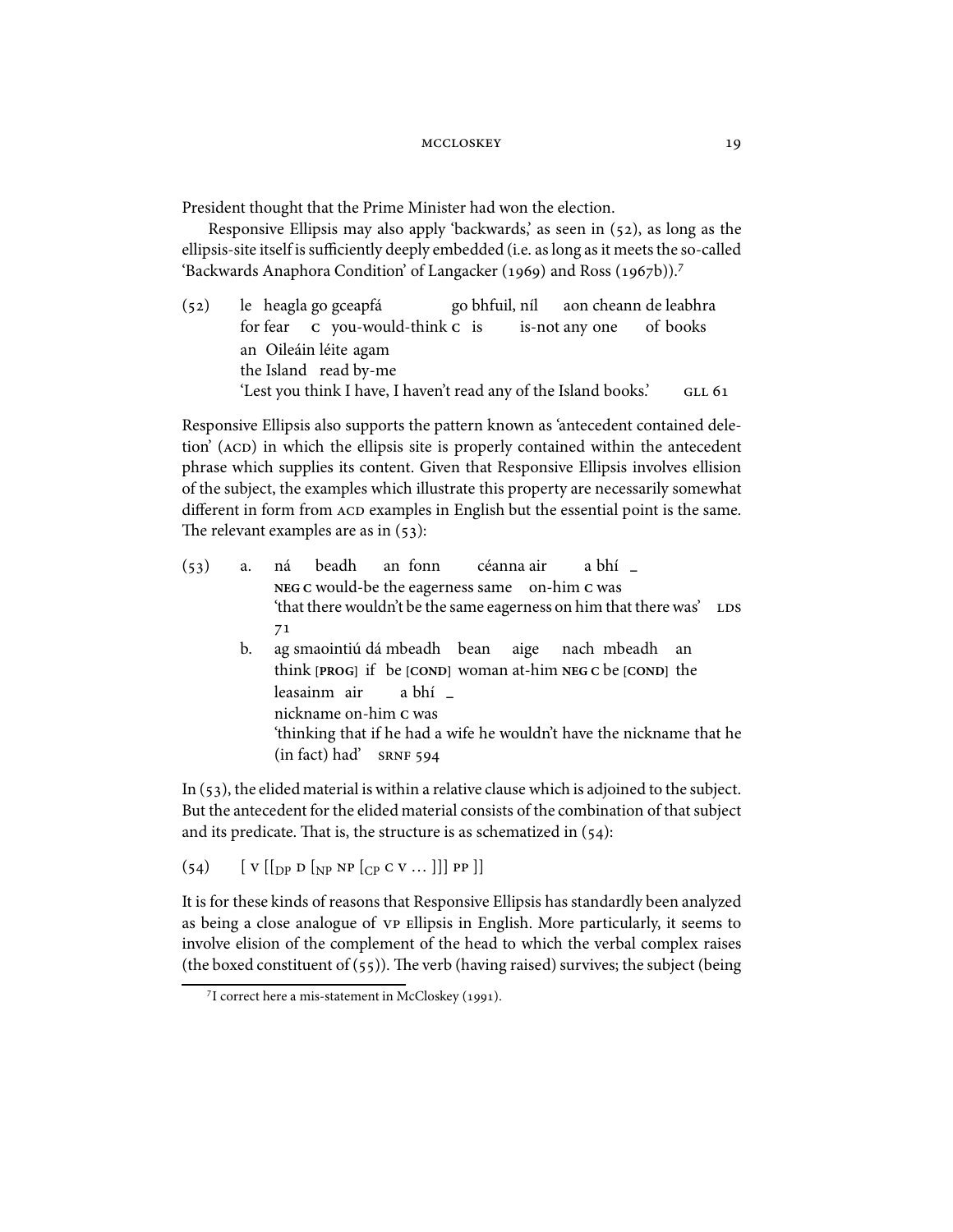trapped within the ellipsis site) does not (McCloskey  $(1991)$ ):



This type of ellipsis has been named 'Verb Stranding VP Ellipsis' by Lotus Goldberg (2002; 2005) and has now been documented for a fairly broad range of languages (Doron (1991, 1999), Martins (1994, 2000), Ngonyani (1996), Sherman-Ussishkin  $(1998)$ , Goldberg (2002, 2005), Gribanova (2010)). The process raises many interesting and important questions (some of which we will address shortly), but for the moment our concern is with what it reveals about the issue of current concern the constituency claim implicit in  $(1)$ . Once again, the conclusion is surely that that claim is supported. All current treatments of ellipsis of the vP Ellipsis type build in the assumption that ellipsis (of this type at least) targets constituents. The kinds of observations standardly used to argue that non-constituent ellipsis is impossible include such cases as  $(56)$  (cited in Ha (2008) and attributed to Kyle Johnson):

- $(56)$  a. \*John considers Mary smart, but Bill doesn't [ ] happy.
	- b. \*John didn't stand near Sally, but Fred did [ ] Mary.

which are analogous to pseudo-gapping but in which non-constituent sequences of elements are elided. That being so, these observations too suggest that the commitments implicit in  $(1)$  are reasonable ones.

### **Interim Summary**

Obviously there are many phenomena among those surveyed above that we would like to understand better, but to the extent that we do understand them, the observations (from Right Node Raising, from coordination, from focus constructions and from ellipsis) point straightforwardly and consistently to the same conclusion—that the constituent whose existence is implied by the analysis (or family of analyses) rep-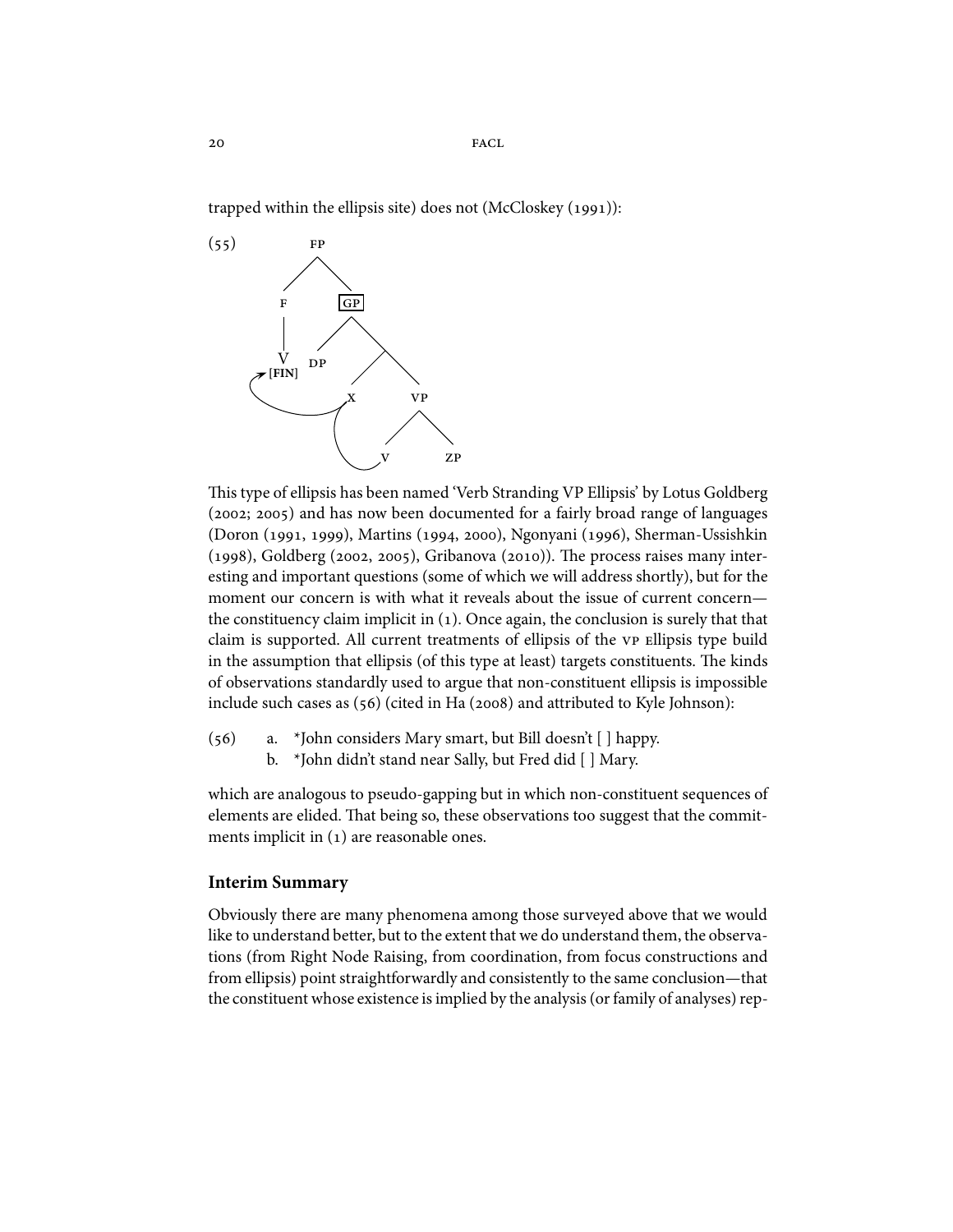resented by  $(1)$  is real. The observations have, in particular, a certain cumulative and collective force; it would surely be very strange if all of the processes we have examined here should turn out to be exotic enough not to make use of the core syntactic notion of constituent or syntactic object.

The larger, and probably more important, conclusion is that Irish is not at all exotic in the way that one might have expected if  $(5)$  were even roughly correct. Rather Irish seems to have just the kind of finely articulated phrase structure usually attributed to svo languages and attributed also to Irish by analyses along the line of  $(1).$ 

There remains a question, of course. If the post-verbal sequence is in fact a constituent, why can it not undergo movement? Given that, as we have seen, the postverbal constituent in a vso clause can be focussed (in the semi-negative construction and in the pseudo-cleft), one might expect that, all else being equal, that constituent should be movable. We might expect, for instance, that it should undergo clefting, since one of the core uses of the cleft construction is exactly to focus some constituent. Phrases with verbal heads can indeed be fronted (see  $(57)$ ), but the constituent labelled  $GP$  in  $(1)$  is absolutely immovable (as seen in  $(58)$ ):

| (57) | Ag magadh orm a bheadh siad.                     |      |
|------|--------------------------------------------------|------|
|      | mock [PROG] on-me C be [COND] they               |      |
|      | 'It's mocking me that they'd be.'                |      |
| (58) | *Eoghan an duais do Chiarán a bhéarfaidh [       | - 1. |
|      | the prize to<br>C give $[$ FUT $]$ $[$ $]$       |      |
|      | 'It's Eoghan the prize to Ciarán that will give. |      |

To address this puzzle, it will be helpful first to focus on the the second implication of (1). That done, we can return to the question raised by the impossibility of (58).

# **e Second Implication**

The analysis of  $(1)$  depends on the assumption of a certain mis-match between syntax and morphophonology: the pieces which together determine the single phonological form that we know as the inflected verb are distributed across at least three different positions in syntactic space. The lexical item which determines the interpretation, argument structure, and selectional properties of the verb (call this the verbal stem) heads vp, while the syntactic expression of tense, of modality and of agreement properties is localized in a functional head, or series of functional heads, external to VP. The verbal stem raises to, and amalgamates with, the highest of these heads to yield an inflected verb and vso order. On many current conceptions, of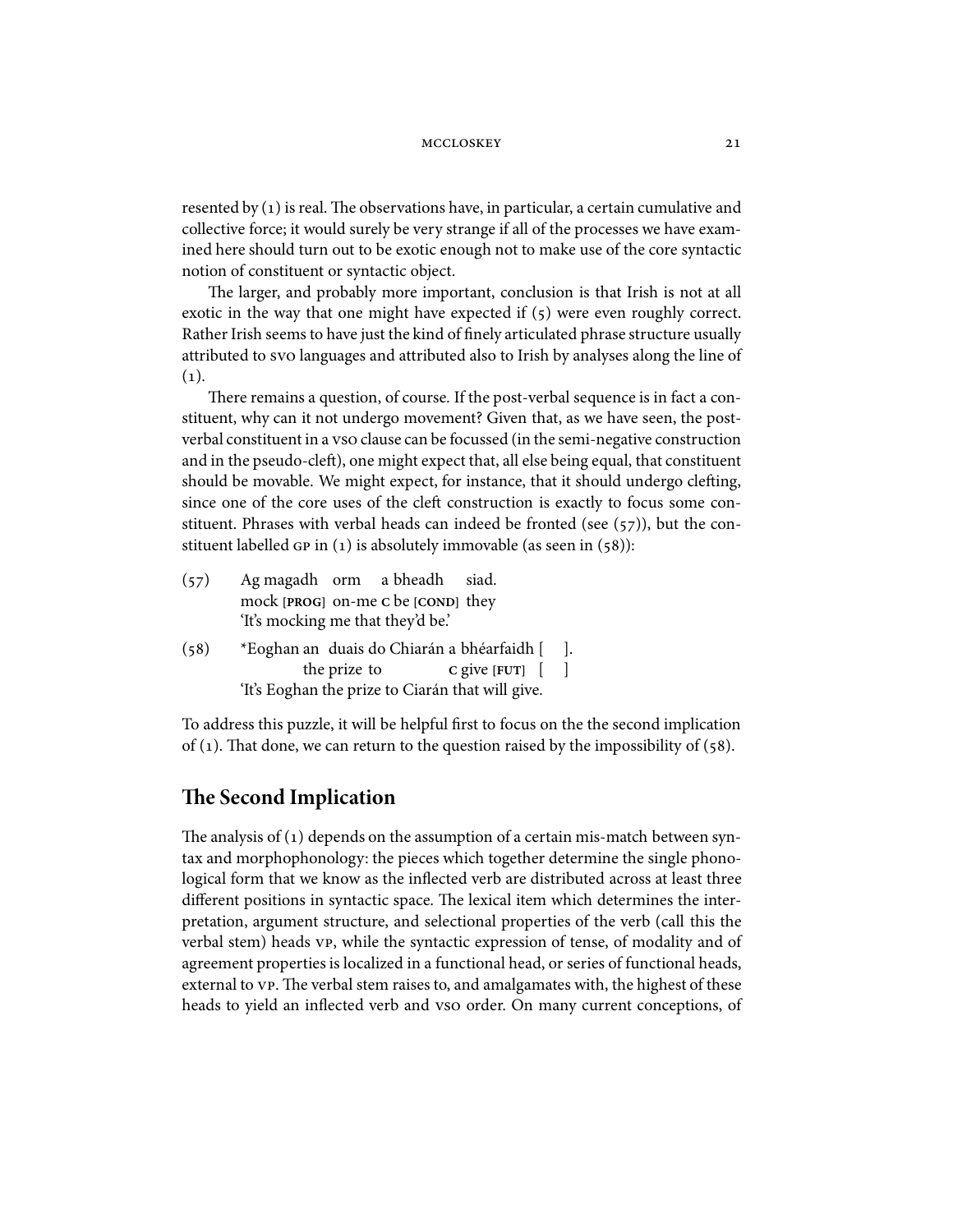course, the verbal stem is not itself a single syntactic object but rather an amalgamation of a 'light verb'  $v$  with a perhaps acategorial root. Nothing that I have to say here will depend on, or shed light on, this additional decompositional step; for ease in exposition, then, I will speak simply of the 'verbal stem' v. Think of this as the combination of  $v$  with the verbal root.

Once again, if there is an unpronounced verbal stem within  $GP$  of  $(1)$ , its presence should be detectable. Responsive ellipsis provides us with exactly the probe that will allow us to detect it.

As we have seen, Responsive Ellipsis has the general form in  $(59)$ 



where GP is the constituent whose existence and form we have been concerned with. In  $(59)$ , of course, the inflected verb is pronounced in a position external to the ellipsis site. It is a strange observation, then, that Responsive Ellipsis is subject to a verbal identity condition. Specifically, as all descriptive grammars note, the verb which precedes the ellipsis site must be identical to the verb of the antecedent clause. The examples in  $(60)$  are all thoroughly ungrammatical because they fail to meet this condition:

- (60) a. \*Níor cheannaigh mé teach ariamh, ach dhíol. nior buy I house ever but sold 'I never bought a house, but I sold one.'
	- b. \*Cé although **C**-**[PAST]** praise the manager the players gur mhol an bainisteoir na himreoirí inné, yesterday, cháin criticized today inniu. 'Although the manager praised the players yesterday, he criticized them today.'
	- c. \*Níor **NEG–PAST** listen she with-her portion pupils but spoke éist sí le-n-a cuid daltái ach labhair. 'She didn't listen to her pupils but she spoke to them'
	- d. \*Cháin criticized he him **[REFL]** but at the time same sé é féin, ach ag an am chéanna chosain. defended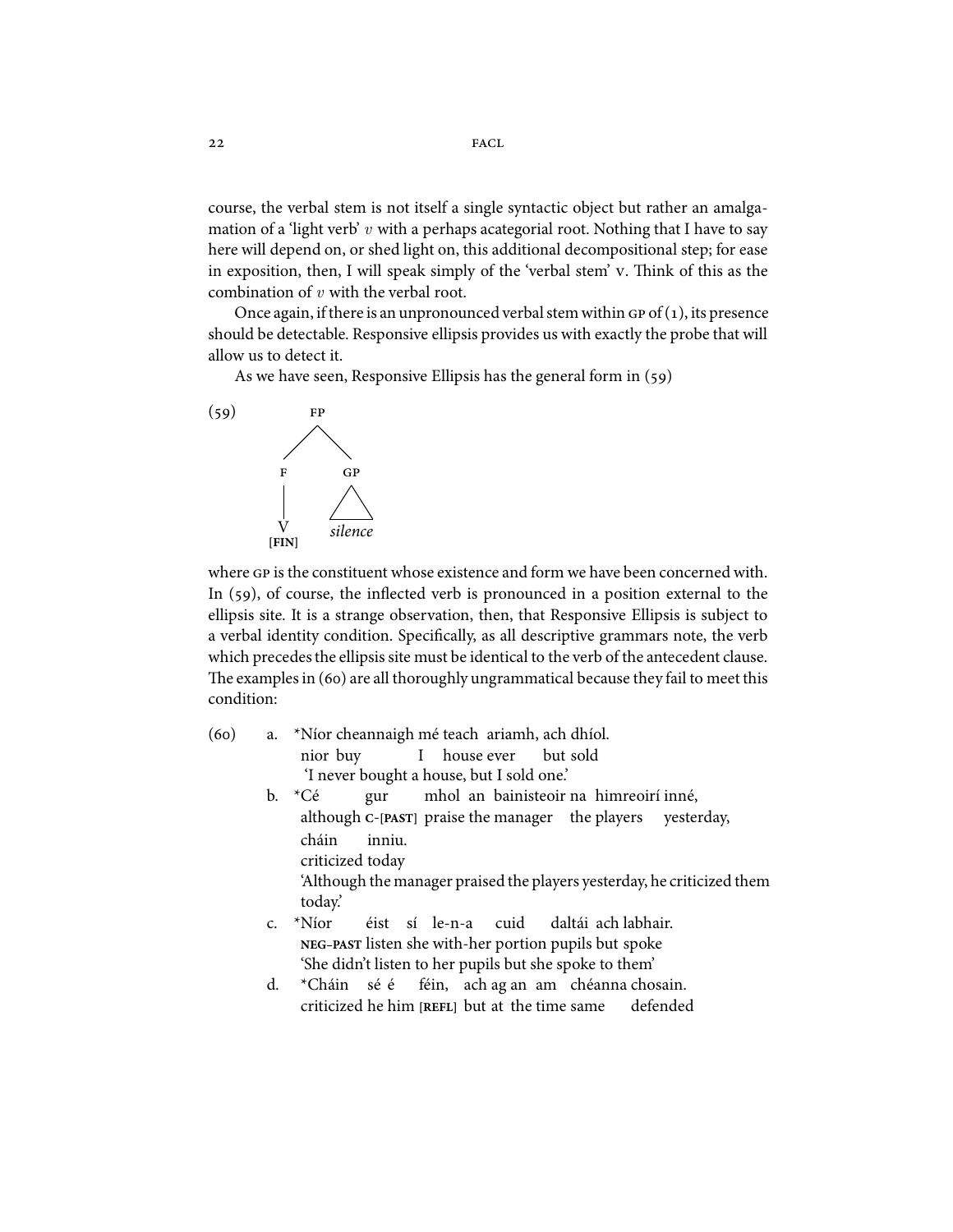'He criticized himself, but at the same time he defended himself.'

It is important to note that speakers have no difficulty whatever in calculating what these ungrammatical ellipses ought to mean. In all of the examples of  $(60)$ , the relevant inferential steps are straightforward and salient. Despite that fact, the examples remain firmly and clearly ill-formed.

Similar effects have been documented for Hebrew (Goldberg (2002, 2005)) and for Russian (Gribanova (2010)). There is an important confound, however, in the case of Hebrew and Russian, which does not have to be dealt with in Irish. Hebrew and Russian both allow object-drop fairly freely, which means that in assessing the relevant examples (a subject, followed by an inflected verb, followed by silence where that verb's argument ought to be), considerable care has to be taken to make sure that the relevant examples are correctly analyzed as involving ellipsis of a fairly large constituent, rather than simply object drop. The needed precautions can be taken, and Goldberg and Gribanova are scupulous about taking them, but the arguments can be subtle. By way of contrast, Irish does not tolerate object drop at all, and so that alternative is simply not available. In Irish we are very clearly dealing with true ellipsis when we deal with 'responsive forms' of the verb.

Why should the verb, then, although apparently outside the ellipsis site, play a central role in the computation of the identity condition on Responsive Ellipsis? Of course we have an answer to this question when we consider the more articulated structure in  $(61)$ , which we have assumed for this kind of ellipsis:



In  $(61)$ , the verbal stem is in fact within the ellipsis-site. Given this, it is unsurprising that there should be a verbal identity condition. The verbal stem cannot differ from the verb of the antecedent anymore than it could in the case of English vp Ellipsis. We thus have strong evidence for another of the central empirical claims of  $(1)$ —the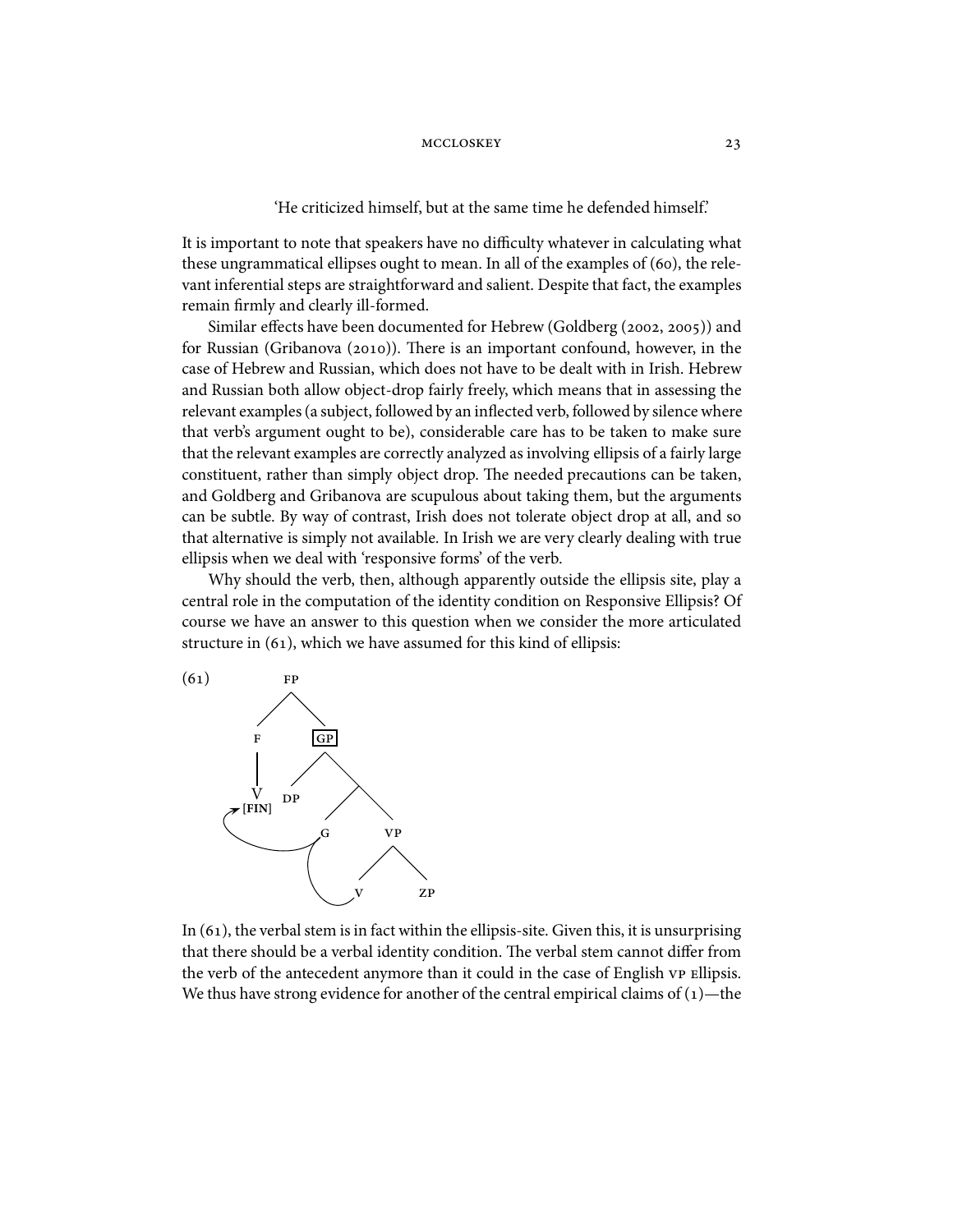claim that the verb, despite being outside GP for purposes of pronunciation, heads a vp in syntactic representation, the representation relevant for calculating identity for ellipsis.

We can go further. It is also a consequence of  $(1)$  that other subparts of the inflected verb (notably the specification of Tense and finiteness) must be outside the ellipsis site at all levels of representation. Since these elements are never within the ellipsis site, our expectation will be that the verbal identity condition will not extend to them. Our expectation, in other words, will be that the requirement of identity will hold only for the verbal stem, not for other properties of the inflected verb such as tense, finiteness, or agreement features. This expectation is correct, as illustrated in the examples of  $(62)$ , which indicate that while identity of the verbal stem is required, the two verbs (in the antecedent and in the ellipsis site) may differ in numerous other ways:

(62) a. Chuireadh put [PAST-HABIT] it out to sé as do Bhreandán dul go **[**−**FIN]** on visit to-her ar cuairt chuici agus is and **COP[PRES]** rare annamh a théadh. **C** go **[PAST-HABIT]** 'It bothered Breandán to go to visit her and he would seldom go.' 333 b. ní theastaíonn sin uaim. **NEG** wants that from-me what reason **C** want **[COND]** Cén fáth a dteastódh? 'I won't want that. Why would I?' c. **NEG** speak **[FUT]** I word one labharfaidh mé focal amháin agus má labhrann and if speak **[PRES]** is on-me is orm féin a bheas an locht **[REFL] C** be **[FUT]** the fault 'I won't speak a word, and if I do, the fault is mine.' d. Gabh go **[IMPV]** on my back ar mo dhroim anseo. Chuaigh. here go **[PAST]**

'Get up here on my back. He did.' CD 242 Nonfinite forms may antecede finite forms  $((62a))$ ; present tense forms may ante-

cede conditional forms  $((62b))$ ; future tense forms may antecede present tense forms  $((62c))$ ; imperative forms may antecede finite past tense forms  $((62d))$  and so on. As far as I know, every combination of tense, mood, force and finiteness is possible on the verb of the antecedent clause and the verb of the ellipsis site, as long as the requirement is observed that the two stems be identical.

The split one sees in Responsive Ellipsis between which features count or do not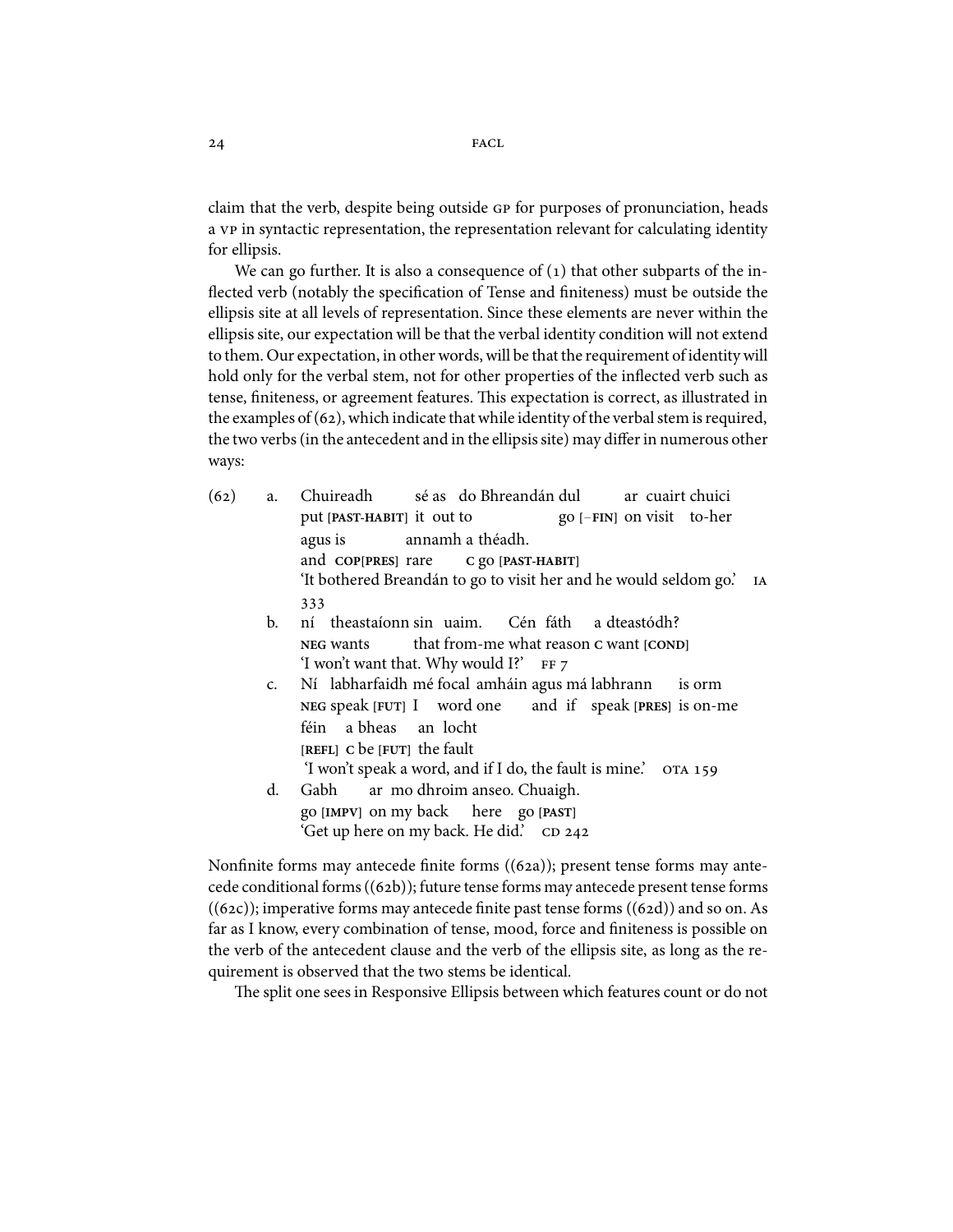count for establishing identity (and therefore deletability) is exactly the split between what features are expressed syntactically in the inflectional layer and what features are expressed on the verbal stem. This is a striking result, it seems to me, and offers striking confirmation for the overall view of clausal structure provided by  $(1)$  and the distributed view of verbal syntax that is an important part of it. There is no reason why the verbal identity requirement should hold if the verb were entirely external to the ellipsis site.

This interpretation of the facts is given additional force when the ellipsis type found in Irish, Hebrew, and Russian is contrasted with an apparently similar ellipsis pattern found in a number of East Asian languages, including at least Japanese, Chinese, and Korean. The Japanese facts have been the focus of particularly close and productive study in recent years (Otani & Whitman (1991), Hoji (1998), Oku (1998), Kim (1999), Saito (2004, 2007), Takahashi (2006, 2008a,b, 2009)). A case like  $(63)$  is superficially very similar to Verb Standing VP Ellipsis as found in Hebrew or Russian:

| (63) | a. | Taroo-wa zibun-no hahaooya-no sonkeisiteiru. |
|------|----|----------------------------------------------|
|      |    | Taroo-TOP self-GEN mother-ACC respect        |
|      |    | 'Taroo respects self's mother.'              |
|      | b. | Ken-mo [ ] sonkeisiteiru                     |
|      |    | Ken-also respect                             |
|      |    | 'Ken also respects (self's mother).'         |
|      |    |                                              |

This was in fact the interpretation offered by Otani & Whitman (1991). However as work on the topic has proceeded, it has become clear that this ellipsis process targets a smaller domain than  $vp$  in such cases. The current consensus is rather that the missing object argument of  $(63b)$  reflects ellipsis of the internal argument of the verb sonkeisiteiru.<sup>8</sup> This kind of ellipsis has as a consequence come to be known as 'Argument Ellipsis' and the important point for our purposes here is that it very clearly involves ellipsis of selected arguments of  $v$ , rather than ellipsis of some larger constituent including the verb. It is significant, then, that Argument Ellipsis in Japanese imposes no verbal identity condition, as shown, for example, by  $(64)$  (from Takahashi (2009)):

(64) Taroo-wa zibun-o semete-ga Taroo-TOP self-ACC blamed-while Ken-TOP defended Ken-wa [ ] kabatta. 'While Taroo blamed self, Ken defended (self).'

We can compare  $(64)$  with the impossible Irish example in  $(65)$  (repeated from

On the so-called 'sloppy' interpretation of the reflexive possessor at least.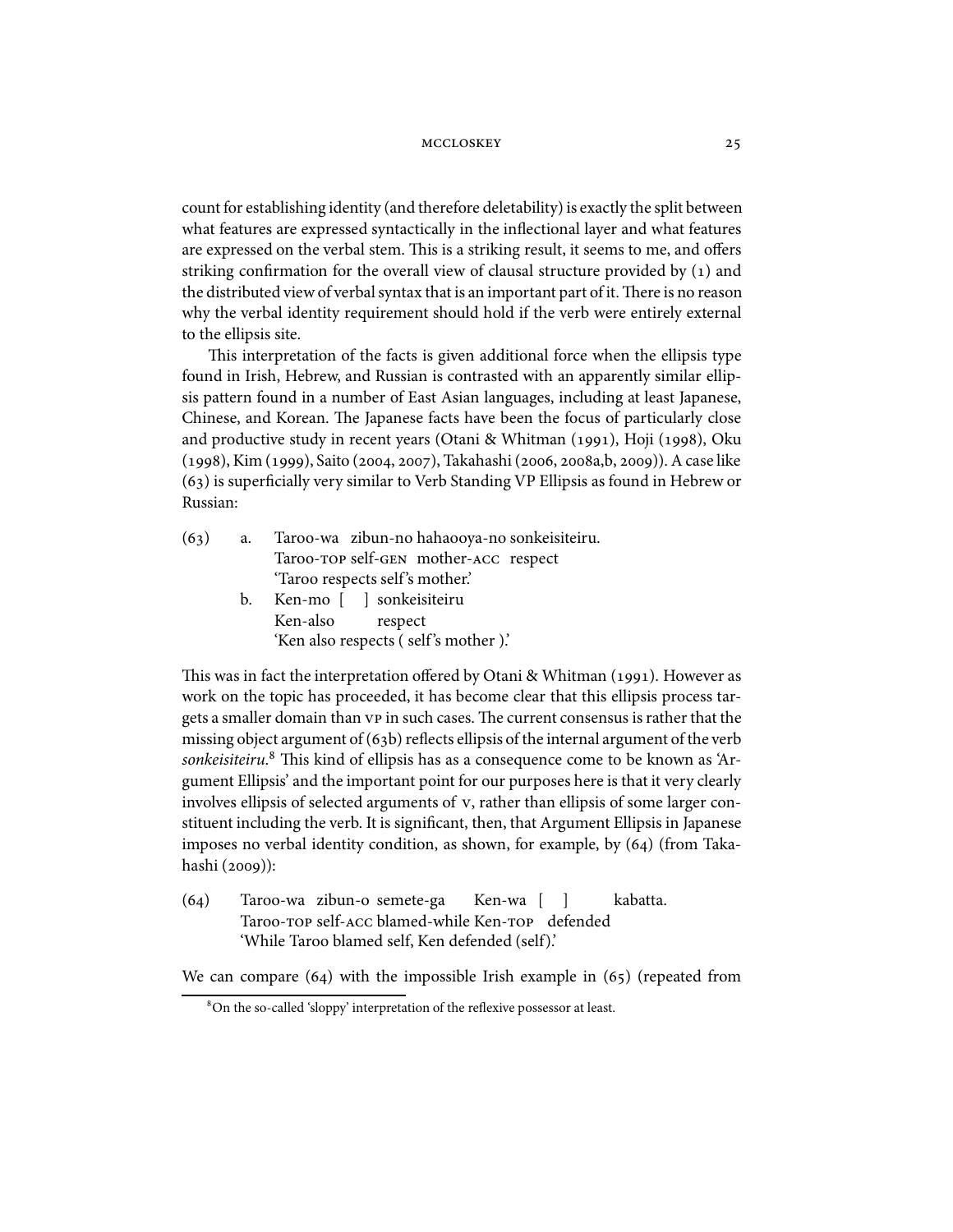$(6od)$ :

 $(65)$  \*Cháin criticized he him **[REFL]** but at the time same sé é féin, ach ag an am chéanna chosain. defended 'He criticized himself, but at the same time he defended himself.'

Note the correlation: when the domain of ellipsis is clearly smaller than  $VP$  (including only phrases selected by v) and therefore excludes v, there is no verbal identity requirement; when the domain of ellipsis includes  $VP$  (as in Irish, Hebrew, and Russian) a verbal identity requirement is observed. But it is not a requirement of absolute identity. In these languages, elements of the inflectional layer (though expressed morphologically on the finite verb) are not subject to any identity requirement. Given  $(1)$  and the larger network of assumptions of which it is a part, these patterns fall into place, since in syntactic terms the material irrelevant for the computation of identity is outside the syntactic object targetted for elision.

These observations, especially in typological perspective, provide strong confirmation for the 'second implication' of  $(1)$ , since it is exactly the claim that the post-verbal constituent in  $(6)$  contains an instance of y that lets us understand both the verbal identity condition and the limits on that condition.

# **Immovability Redux**

These observations will also help us resolve the un-answered question of the previous section, which was this: if the post-verbal constituent of  $(6)$  is real, why should it be immovable? The example which illustrated that immovability was the cleft example in (). But there is an important sense in which that example, as it was presented in  $(58)$ , is inaccurate. The discussion of the previous section has provided us with reason to believe that the real representation for this and similar examples should be rather  $(66)$ :

(66) \* Eoghan beir an duais do Chiarán a bhéarfaidh [  $\sqrt{\text{give}}$  the prize to **C** give **[FUT]** [ ]. ] 'It's Eoghan the prize to Ciarán that will give.

That is, the fronted constituent of  $(58)$  in fact will contain an occurrence of the bare verbal stem (represented in (66) as beir) out of which the inflected form bhéarfaidh is constructed. So given the general framework defined by  $(1)$ , our actual task is to understand why  $(66)$  should be impossible. Obvious possibilities arise at this point, but as an important preliminary I want to explore certain facts which lead to the conclusion that the constituent which fails to move in  $(66)$  may in fact be moved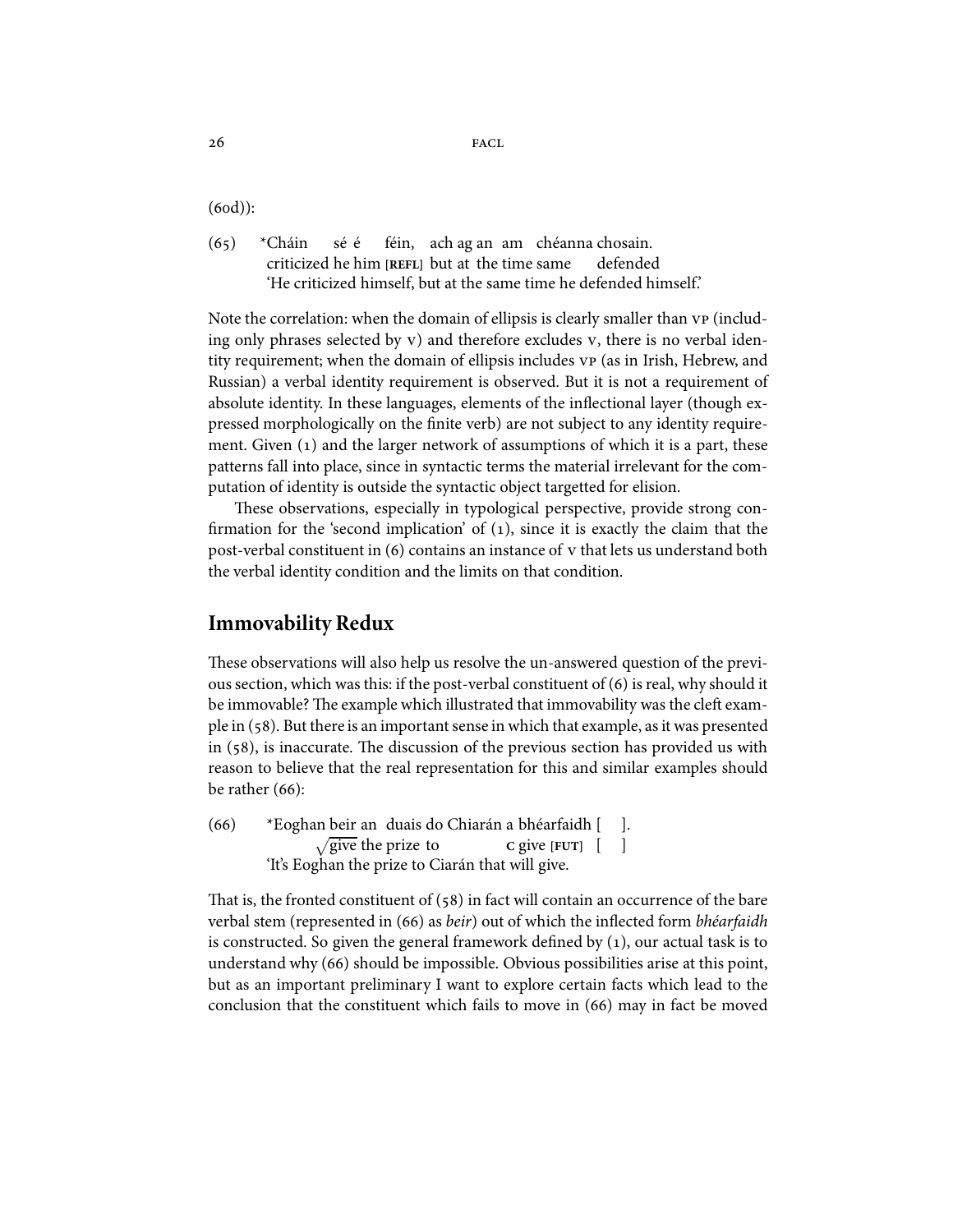under the right circumstances.

### **Parenthetical as-clauses**

Potts (2002) explores the syntax of parenthetical as–clauses in English, of the type seen in  $(67)$ :

- () a. I am, as I'm sure **–** is all too obvious, very nervous.
	- b. We should resign right away, as I'm sure you'll agree **–** .

The examples in  $(67)$  involve a  $CP$  gap, but cases in which there is a  $VP$ -sized gap also occur freely:

- (68) a. He arrived on time, as I had said he would  $[\text{vp} = ]$ .
	- b. I believe, as do all my friends  $[yP]$  = ], that war is now inevitable.
	- c. As you predicted we might [ **–** ], we have had some trouble with the drain.

The examples in (68) superficially resemble cases of  $VP$  Ellipsis, but Potts shows clearly that both types of parenthetical in fact involve movement rather than ellipsis. The type in  $(67)$  involves  $\overline{A}$ -movement of a cp-constituent, while the type in  $(68)$ involves  $\bar{A}$ -movement of a vp or vp-like constituent. What they have in common, according to Potts (2002), is the binding of a variable of propositional type in the position of the gap. The analysis is thus as roughly sketched in  $(69)$  for the  $VP$ -gap cases of  $(68)$ :

(69)  $[pP \text{ as } [CP \text{ OP}_i | TP \text{ DP} \text{ Aux } [VP - i]]]]$ 

Potts shows that such constructions are very widely attested among languages of the world, and, unsurprisingly therefore, they also appear in Irish. In fact, both sub-cases are found in Irish. They are introduced by the preposition  $mar$  ('like', 'as') or in some dialects, by the complex preposition  $f\acute{e}$  mar. The analog of the vp-cases is illustrated in  $(70):$ 

- (70) a. Chuaidh se 'un an aonaigh mar a dubhairt sé a rachadh go **[PAST]** he to the fair as **C** said he **C** go **[COND]** 'He went to the fair as he had said he would.'
	- b. thainig sí fé mar a duirt sí a thiocfadh came she as **C** said she **C** come **[COND]** 'she came, as she had said she would'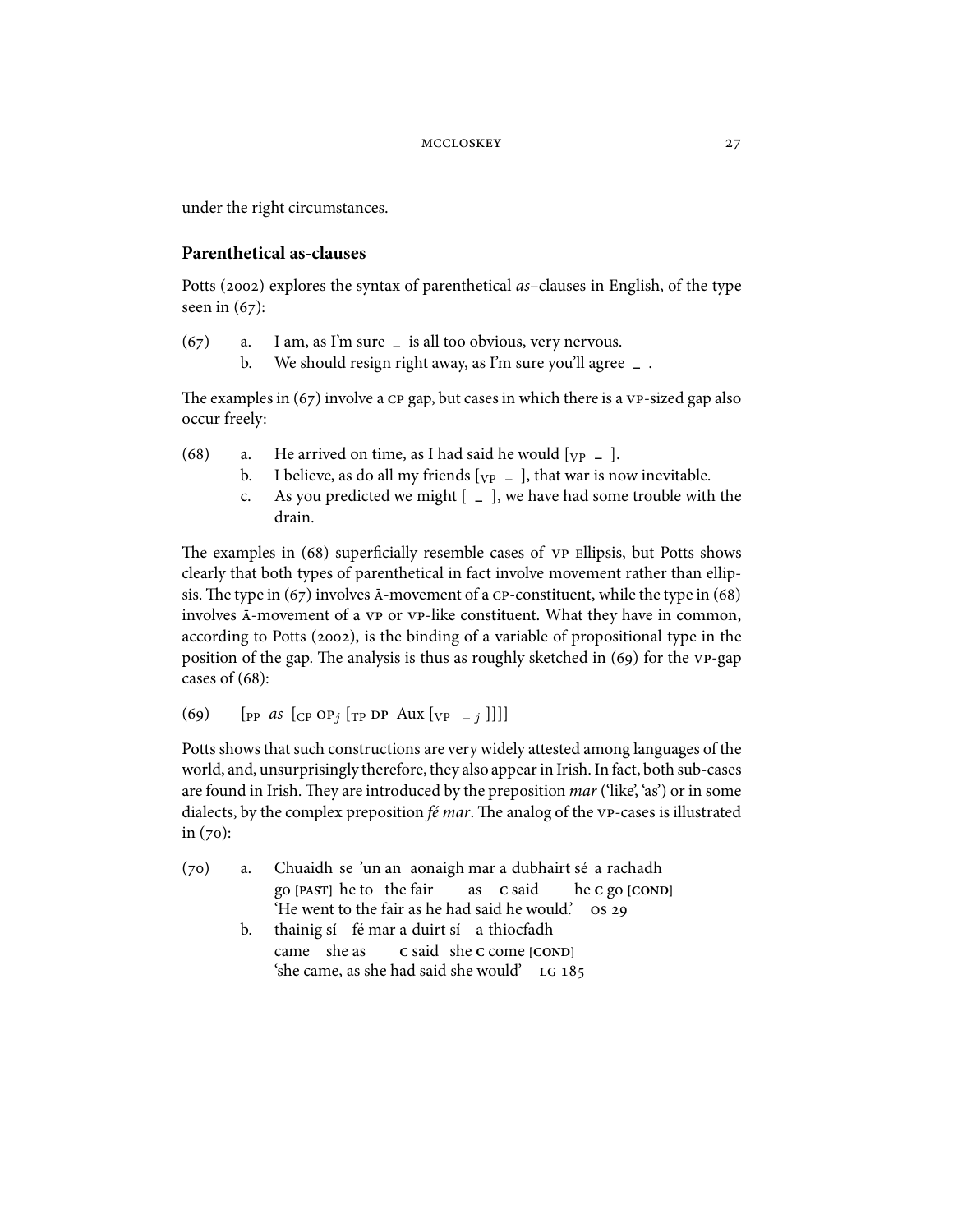c. Bhí lá galánta ann mar a thuar was day beautiful in-it as **C** predicted Proinnsíos a bheadh. **C** be **[COND]** 'It was a beautiful day, as Proinnsíos had predicted it would be.' 89

The general form of such examples is that seen in  $(71)$ :

$$
(71) \qquad [pp \text{ mar } [cp \text{ OP}_j aL [rp \text{ Y } [-j \text{ ]}]]]
$$

There are two things that we can be certain of with respect to the construction exemplified in  $(70)$ :

- 1. The missing constituent in  $(70)$  is the same constituent which is missing in the Responsive Ellipsis construction discussed earlier. In both cases, the clause is reduced to a single finite verb. Furthermore, the material that can be 'stranded' in both cases (high attaching adverbs for the most part) is the same:
	- $(72)$  Bhí be **[PAST]** portion big fiddle-players in-it as **C** be **[PRES-HABIT]** cuid mhór fidiléirí ann, mar a bhíonn i gcónaí. always 'There were a lot of fiddle-players there, as there always are.'  $(73)$  Bhí be **[PAST]** portion big fiddle-players in-it **NEG INTERR C** cuid mhór fidiléirí ann. Nach
	- mbíonn be **[PRES-HABIT]** always i gcónaí? 'There were a lot of fiddle-players there. Aren't there always?'
- 2. But the gap in  $(70)$  is created by movement. Notice the characteristic morphosyntactic signature of  $WH$ -movement in Irish in  $(70)$ —the complementizer aL, with the associated and much-studied successive-cyclic effect (see McCloskey (2001b, 2002) and references cited there). Each clause which contains the gap but not its ultimate binder must be introduced by aL, as seen in all three examples of  $(70)$ . That is, the preposition *mar* in this use l-selects CP headed by the complementizer which is in Irish the unambiguous and constant marker of an application of  $\bar{A}$ -movement—the element conventionally represented as aL.

But the constituent which is elided in Responsive Ellipsis is just the immovable constituent of  $(58)$  and  $(66)$ . It follows, then, that the examples of  $(70)$  must be understood as being derived by way of movement of the post-verbal constituent with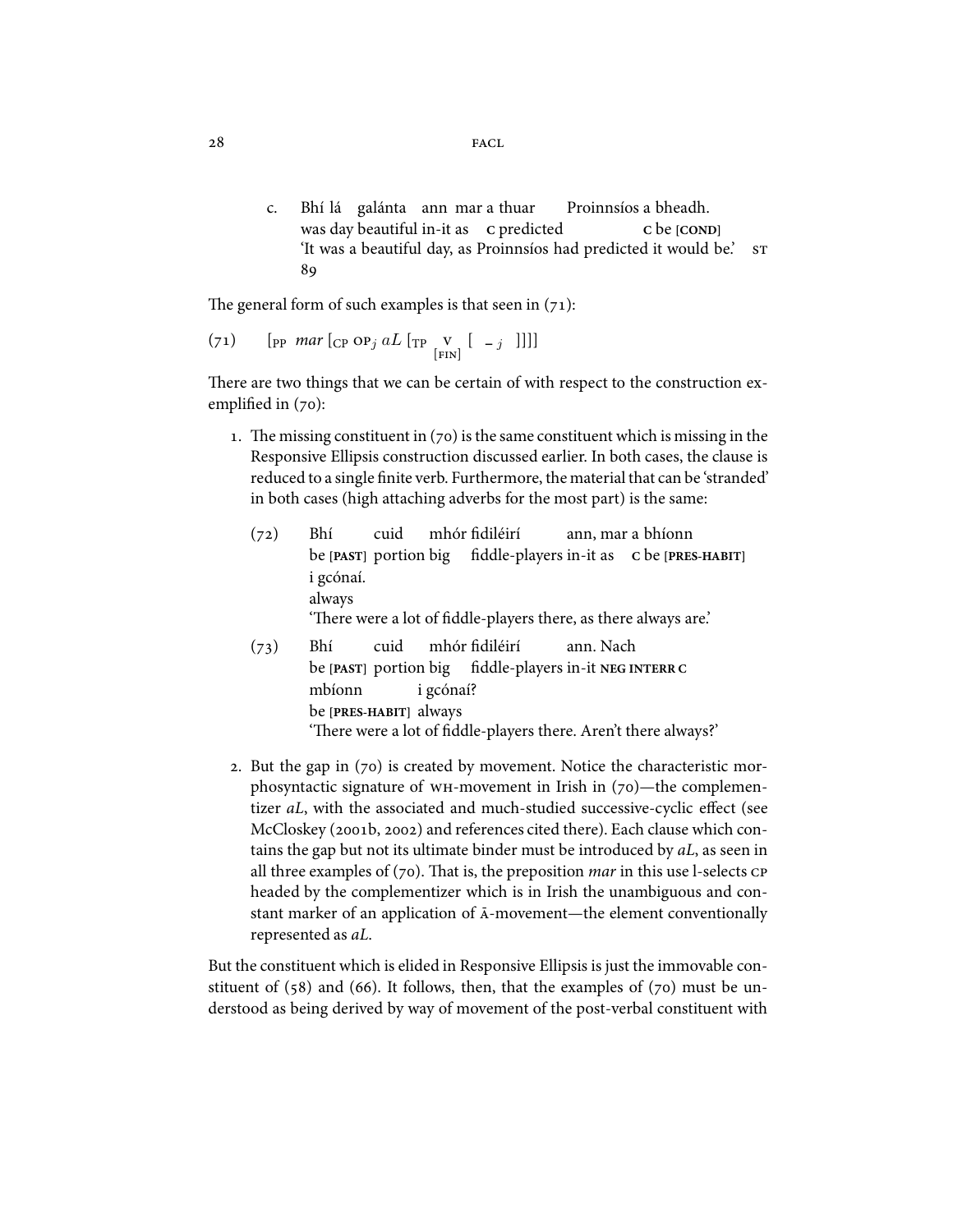which we have been concerned throughout—the boxed constituent of  $(6)$ ,  $GP$  of  $(1)$ .

This conclusion is important for our discussion in two ways. First, it provides further support for the general claim that the line of analysis schematized in (1) is telling us something real about the way that this language works.

But it also imposes an intellectual obligation—we need to understand why movement of the post-verbal constituent succeeds in  $(70)$  but fails in  $(58)/(66)$ .

The only apparent difference between (58) and (70) is that the fronted phrase is pronounced in the ungrammatical case  $(58)$ , but unpronounced in the grammatical case ( $70$ ). The difference between them, then, must turn on whether or not the fronted phrase can be processed by the morphophonological system of the language.

Following  $WH$ -movement in a case like ( $58$ ), there will be two instances of the post-verbal constituent GP, one in the higher position (Spec,CP), one in the lower position. Both will contain an occurrence of a verbal stem. The morphophonological composition of that element will require that it merge with  $\tau$  by way of head-raising (to form a finite verb). This will be routinely possible for the lower instance of the verbal stem, which raises, as usual, to amalgamate with  $T$ . But it will be impossible for the higher (since there is no  *within accessible reach). Thus, the impossibility* of  $(58)$ . It contains a syntactic object which the morphophonological system of the language has no way to process.<sup>9</sup> The 'ugly object' trapped within the fronted instance of GP is a morphological orphan (something which cannot be realized given the lexical and morphological resources of the language). Hence the profound ungrammaticality of  $(58).$ <sup>10</sup>

Why is  $(70)$  different? In this case the higher verb-stem is contained within a constituent which must, for independent reasons, be deleted (or never linearized or never realized). Since no articulation of the verbal stem is required, there is no problem for the morphophonology to solve. Hence the possibility of  $(70)$ .

If these speculations are on the right track there is an important connection to be made with work by Idan Landau and others on vp-fronting, partial vp-fronting,

 $9$ To be more precise:  $(58)$  is not derivable since the only structure that string could correspond to is one in which the fronted phrase contains a verb (root)—not indicated in  $(58)$ , but necessarily present. Hence the string in  $(58)$  does not correspond to anything generable by the grammar—either because the fronted string is not a possible constituent of the language, or else because the verb has been deleted illegitimately.

<sup>&</sup>lt;sup>10</sup>It seems to follow, then, that the constituency tests of our earlier discusssion must not involve movement to a position which would leave an orphaned verbal stem in a position inaccessible to  $\tau$ . This conclusion is most easily secured if Right Node Raising in particular does not involve rightward movement. That is, the considerations here seem to favor ellipsis or multi-dominance treatments of Right Node Raising rather than movement–based treatments. This is, of course, a matter of active current debate. For relevant discussion see McCloskey (1986), Wilder (1997), Hartmann (2000), Abels (2004), Sabbagh (2007), Ha (2008), Bachrach & Katzir (2009).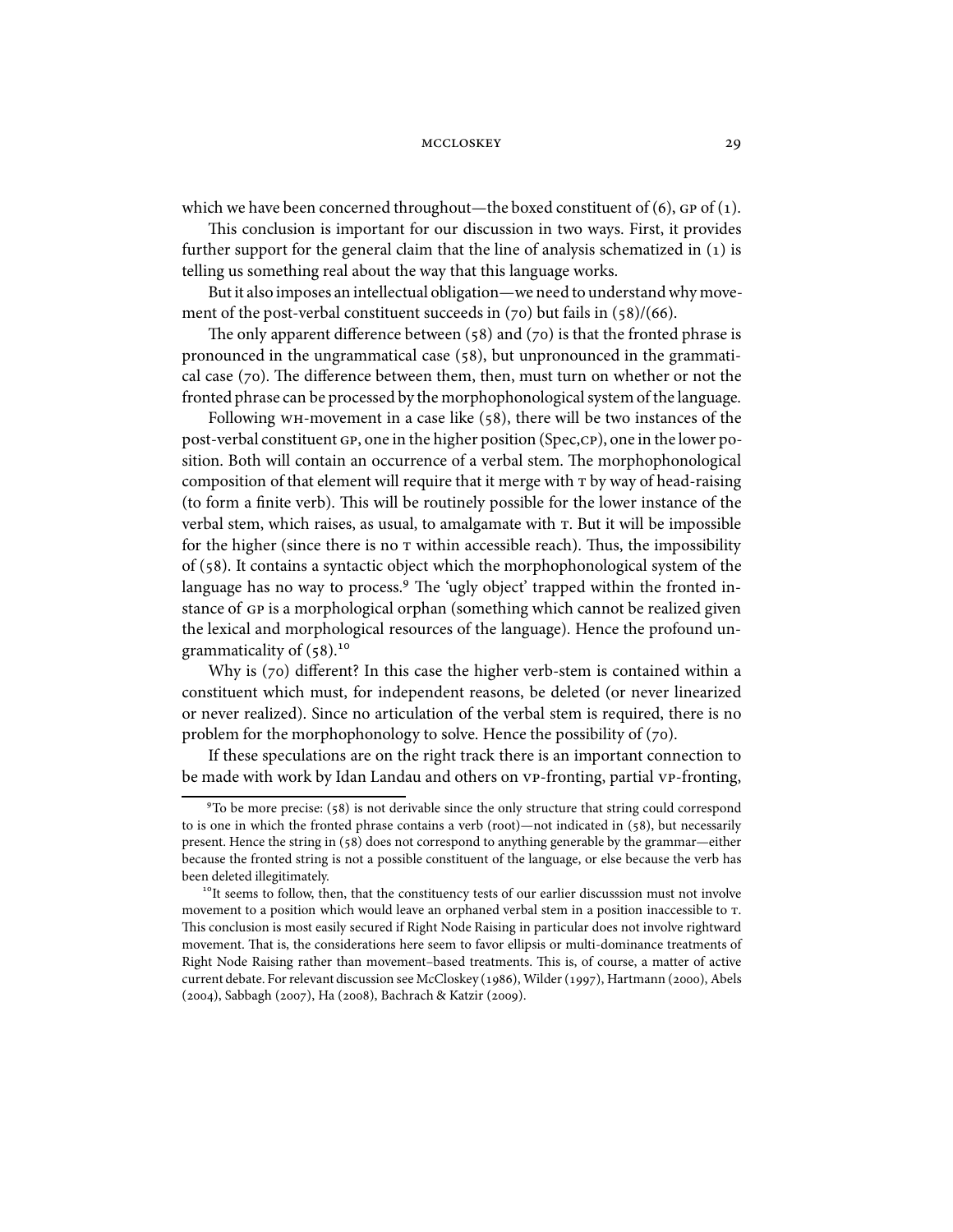and the predicate cleft construction found in many languages. Landau ( $2006; 2007$ ) (see also Abels  $(2004)$ ) argues that languages differ one from another in whether or not they possess the means to provide a morphophonological realization for the kinds of stranded verbal roots that we have appealed to here as an explanation for the impossibility of  $(66)$ . Languages which possess the means to realize such roots allow doubling of the kind seen in the Hebrew example of  $(74)$ :

(74) limsor et ha-mismaxim, hu masar la-memunin to-hand ACC the-documents he handed to-the-superiors on-him alav. 'Hand the documents to his superiors he did.'  $(Landau, 2007, 127)$ 

There are two instance of the main verb in  $(74)$ —a fully inflected form in the lower position (formed by head-movement out of vp), and a bare form within the fronted y P. The typology proposed by Landau provides a better understanding of these kinds of facts and patterns than has been available previously and let us place the observations made here in a broader typological context. If the account of  $(58),(66)$  developed here is roughly right, then we say that within the terms of the typoloogy proposed by Landau, Irish is a language which lacks the means to realize bare verbal roots. Hence the impossibility of (58), (66) and the possibility of (70).<sup>11</sup>

### **Conclusion**

At this point, many important theoretical issues demand attention. Foremost among those is the status of the trace of head-movement. Our account of the contrasts discussed in the previous section depends on the view that such traces must be different from the traces left by phrasal movement. In effect, for that account to stand, traces of head-movement must not be available for 'rebinding' although the traces le
by phrasal movement are. Our account of the verbal identity condition depends on this assumption. There are ways to ensure this result, of course. One could hold, with Chomsky ( $2000; 2001$ ), that head movement is post-syntactic, in which case, as far as the syntax is concerned, there would be no such thing as a verbal trace and the results considered here would be secure. There are difficulties with maintaining this position, though, and one would have to also reckon with the recent arguments of Hartman (2010) that traces of all types (including traces of head-movement) receive

 $11$ See Nakamura (2009) for an interesting extension of these observations and a different interpretation, based on an earlier and informal presentation of this material. I cannot undertake a full comparison here between the account developed here and the very interesting alternative developed by Nakamura.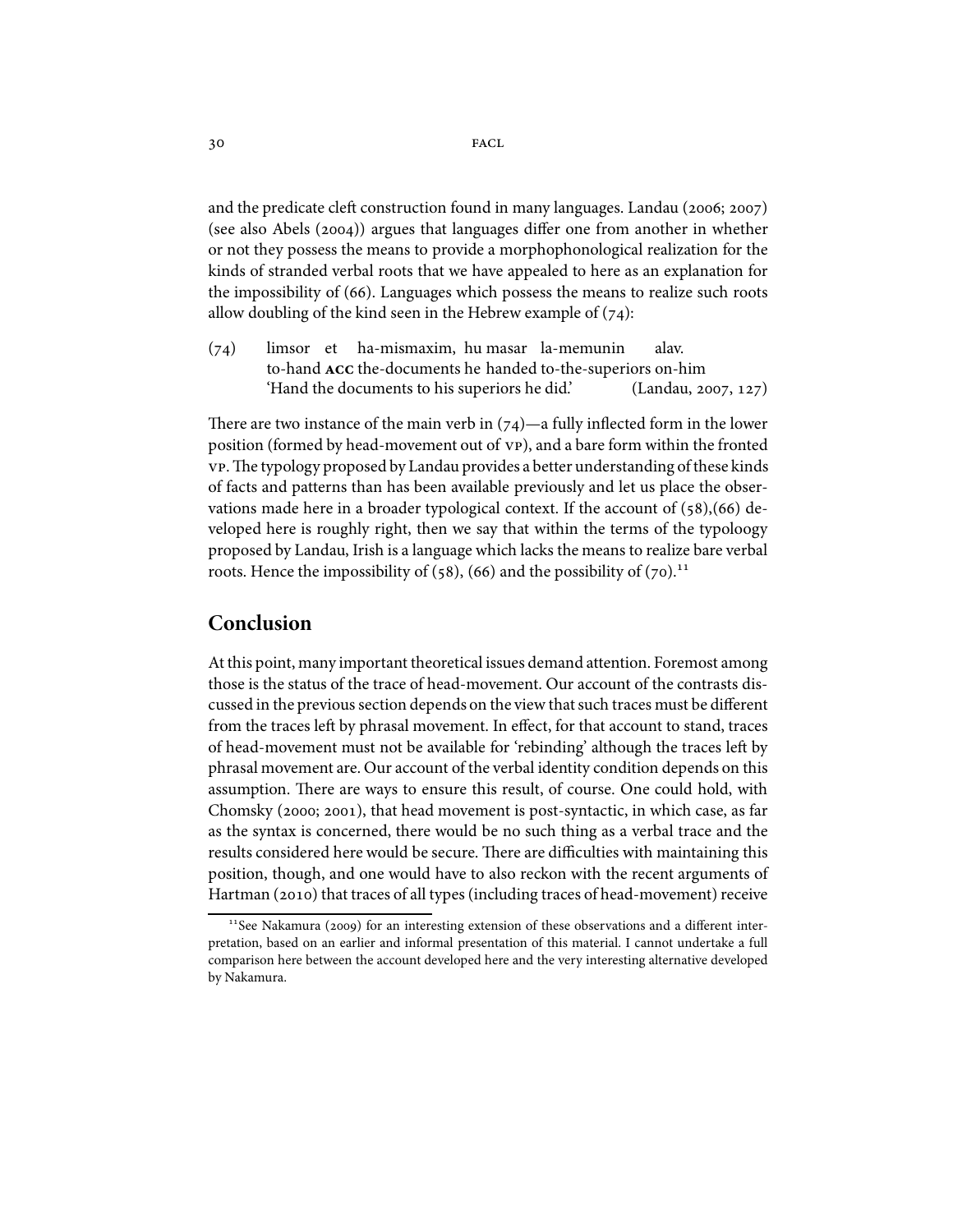a uniform interpretation as bound variables and so should give rise to rebinding effects.

Closely related to the latter issue is an intricate series of questions having to do with the timing of head movement in relation to processes of elision and linearization; to allow Verb Stranding VP Ellipsis and the mar-parentheticals of the final section, head movement must be able to take place from what will become an ellipsis site (in the case of Responsive Ellipsis) and what will be the trace of  $\bar{A}$ -movement (in the case of the mar-parentheticals).

Finally, a great deal of important work remains to be done in fleshing out the schematic analysis of  $(1)$ . The success or failure of the analytical proposals made here will ultimately depend on the details of how we identify the projections of the inflectional layer in Irish, how they interact with the processes which fix the position of the subject and of the verb, and how they interact with ellipsis and movement processes.

All of this important work must wait for another occasion. In the meantime, I hope to have done a different kind of work here. I have tried to make the case that if we stand back a little and assess where we are, then the general line of analysis being pursued in much recent work (a line largely forced by theoretical commitment), emerges as having gone beyond theoretical tail-chasing and as having yielded real insight into some of the idiosyncrasies and particulars of the language.

<sup>&</sup>lt;sup>12</sup> For what it's worth, the proposals in McCloskey (1996b) guarantee the right results, I believe.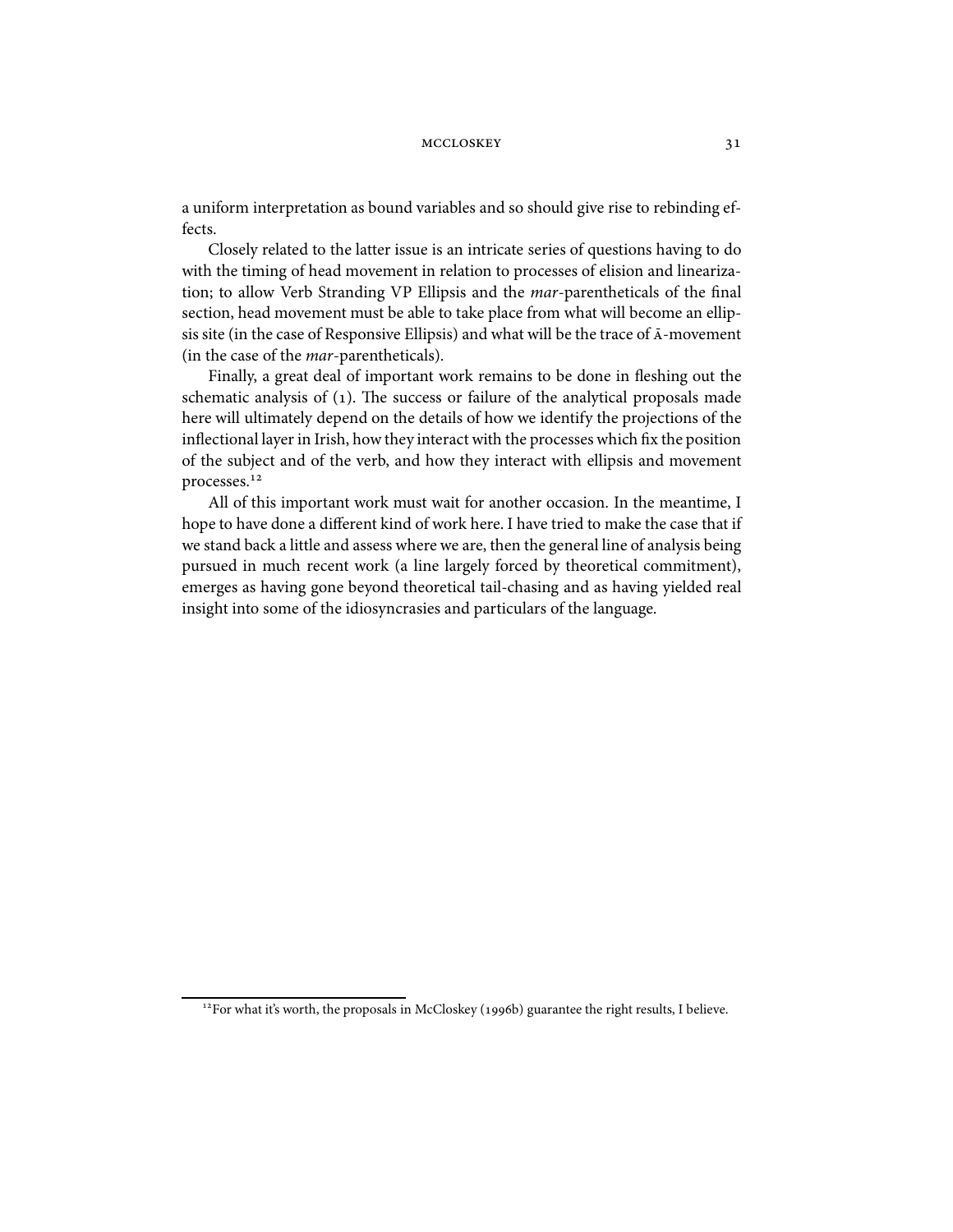$32$  FACL

# **Appendix**

The following are the sources from which attested examples have been cited.

ABFS: An Baile i bhFad Siar, Domhnall Mac an tSithigh : Ag Coimeád na Síochána, Páid Ó Súilleabháin : An Gleann agus a Raibh Ann, Séamus Ó Maolchathaigh : Ar Gach Maoilinn Tá Síocháin, Pádraig Ó Cíobháin : Bloghanna Ón mBlascaod, Tomás Ó Criomhthain : Cnuasach Céad Conlach, Seán Bán Mac Meanman. : Cith is Dealán, Séamus Ó Grianna cnc: Castar na Daoine ar a Chéile, Scríbhinní Mháire 1, Séamus Ó Grianna, eag. Nollaig Mac Congail : Cois Fharraige Le Mo Linnse, Seán Ó Conghaile : Cuimhne an tSeanpháiste, Micheál Breatnach : Dóchas agus Duainéis, Aindrias Ó Muimhneacháin DNM: Dinnseanchas na mBlascaodaí, Tomás Ó Criomhthain (eagrán 1999) : Fonn na Fola, Beairtle Ó Conaire : Greenhorn, Maidhc Dainín Ó Sé : Gort Broc, ed. Pádraig Ó Murchú : An Gealas i Lár na Léithe, Pádraig Ó Cíobháin : Glórtha ón Ghorta: Béaloideas na Gaeilge agus an Gorta Mór, Cathal Póirtéir LAOCHAS: Laochas, Séamas Ó Searcaigh : Lá de na Laethanta, Micí Sheáin Néill Ó Baoill : Le Clap-Sholus, Séamas Ó Grianna : Lá Dár Saol, Seán Ó Criomhthain : Le Gealaigh, Pádraig Ó Cíobháin : Ó Cadhain i bhFeasta, eag. Seán Ó Laighin : Ó Donnbháin Rossa, Cuid a Dó, Seán Ó Lúing : Ór na hAitinne, Tomás Bairéad : Oíche Shamhraidh agus Scéalta Eile, Séamas Ó Grianna : Ón tSeanam Anall, Scéalta Mhicí Bháin Uí Bheirn, ed. Mícheál Mac Giolla Easbuic : Rotha Mór an tSaoil, Micí Mac Gabhann : Raidio na Gaeltachta : Séadna, An tAthair Peadar Ua Laoghaire : Seanchas Annie Bhán, ed. Gordon W. MacLennan : Seosamh Ó hÉanaí, Nár Fhágha Mé Bás Choíche, Liam Mac Con Iomaire : Seanchas Rann na Feirste, Maelsheachlainn Mac Cionaoith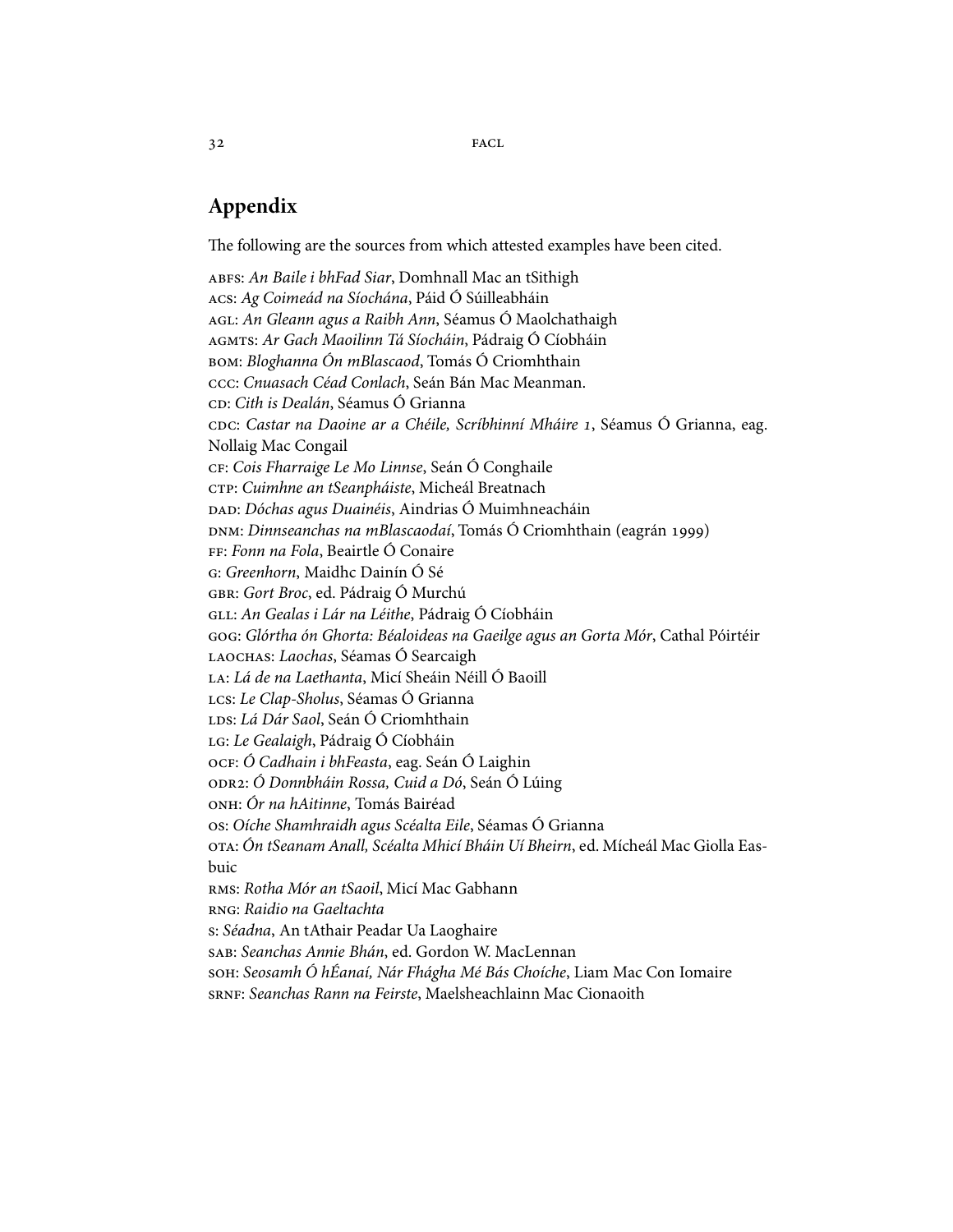: An Sean-Teach, Séamas Ó Grianna stu: Seanchas Thomáis Laighléis, ed. Tomás de Bhaldraithe : Taidhgín, Tomás Ó Duinnshléibhe : Toraigh na dTonn, Eoghan Ó Colm : Unaga, translated by Eoghan Ó Neachtain, Galway : Uaill-Mhian Iúdaigh, Roy Bridges, trans Tadhg Ó Rabhartaigh

# **Bibliography**

- Abbot, Barbara. 1976. Right node raising as a test for constituenthood. Linguistic Inquiry 7.639-642.
- Abels, Klaus. 2004. Right node raising: Ellipsis or ATB movement? In Keir Moulton & Matthew Wolf (eds.), NELS 34: Proceedings of the Thirty Fourth Meeting of the Northeastern Linguistics Society, 45-60. GLSA.
- Bachrach, Asaf & Roni Katzir. 2009. Right node raising and delayed spellout. In Kleanthes Grohmann (ed.), InterPhases: Phase-theoretic investigations of linguistic interfaces, 283-316. Oxford University Press.
- Carnie, Andrew. 2006. Flat structure, categorial uncertainty and non-verbal predication in Irish. Journal of Celtic Linguistics  $9.13 - 31.$
- Chomsky, Noam. 2000. Minimalist inquiries, the framework. In Roger Martin, David Michaels & Juan Uriagereka (eds.), Step by step: Essays on minimalist syntax in honor of Howard Lasnik, 89-156. Cambridge, Mass.: MIT Press.
- Chomsky, Noam. 2001. Derivation by phase. In Michael Kenstowicz (ed.), Ken Hale: A life in language, 1-52. Cambridge, Mass.: MIT Press.
- Chung, Sandra & James McCloskey. 1987. Government, barriers and small clauses in modern Irish. Linguistic Inquiry 18. 173-237.
- Coppock, Elizabeth. 2001. Gapping: In defense of deletion. In M. Andronis, C. Ball, H. Helston & S. Heuvel (eds.), Papers from the Thirty-Seventh Regional Meeting of the Chicago Linguistic Society, 133-148. Chicago: Chicago Linguistic Society.
- Doron, Edit. 1991. V-movement and VP ellipsis. Unpublished, The Hebrew University of Jerusalem.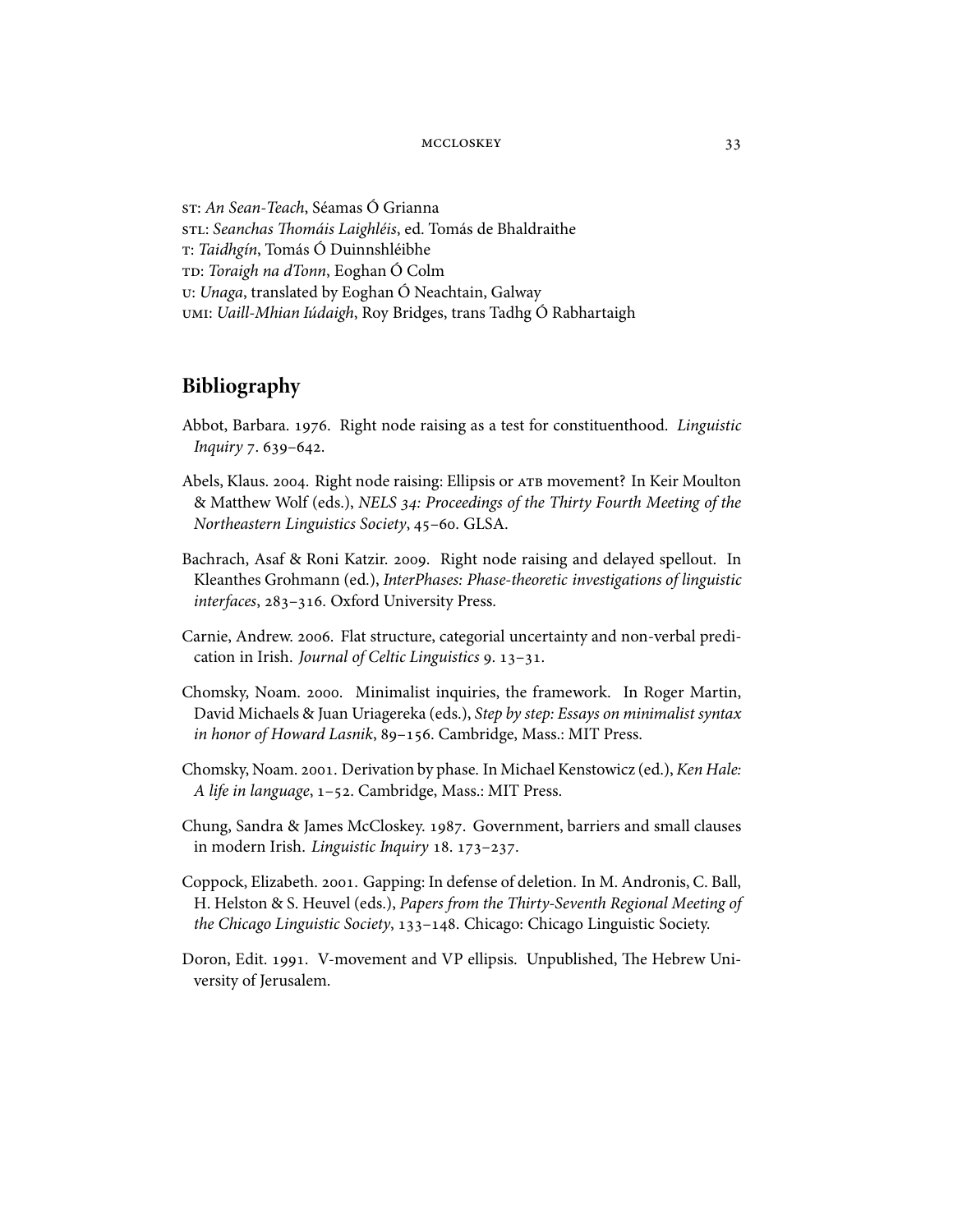- Doron, Edit. 1999. V-Movement and VP ellipsis. In Shalom Lappin & Elabbas Benmamoun (eds.), Fragments: Studies in ellipsis and gapping, 124-140. New York and Oxford: Oxford University Press.
- Duffield, Nigel. 1995. Particles and projections in Irish syntax. Dordrecht and Boston: Kluwer Academic Publishers.
- Goldberg, Lotus. 2002. An elucidation of null direct object structures in Modern Hebrew. In Line Mikkelsen & Christopher Potts (eds.), WCCFL 21, 99-112. Cascadilla Press.
- Goldberg, Lotus. 2005. Verb-stranding VP ellipsis: A cross-linguistic study: McGill University, Montreal, Canada dissertation.
- Gribanova, Vera. 2010. Composition and locality: The morphosyntax and phonoloy of the Russian verbal complex: Uniiversity of California, Santa Cruz dissertation.
- Ha, Seungwan. 2008. Ellipsis, right node raising, and across-the-board constructions: Boston University dissertation.
- Hankamer, Jorge. 1971. Deletion in coordinate structures: Yale University dissertation. Published 1978 by Garland Publishing in the Distinguished Dissertations in Linguistics Series.
- Hankamer, Jorge. 1973. Unacceptable ambiguity. Linguistic Inquiry 4. 17-68.
- Hartman, Jeremy. 2010. The semantic uniformity of traces: Evidence from ellipsis parallelism. Unpublished, Massachusetts Institute of Technology. To appear in Linguistic Inquiry.
- Hartmann, Katharina. 2000. Right node raising and gapping: Interface conditions on prosodic deletion. Amsterdam/Philadelphia: John Benjamins Publishing Company.
- Hoji, Hajime. 1998. Null objects and sloppy identity in Japanese. Linguistic Inquiry  $28.127 - 152.$
- Jackendoff, Ray. 1971. Gapping and related rules. Linguistic Inquiry 2. 21-35.
- Johnson, Kyle. 2000a. Few dogs eat whiskas or cats alpo. In Kiyomi Kusumoto & Elizabeth Villalta (eds.), Issues in semantics, 47-60. Amherst: Graduate Linguistics Students Association.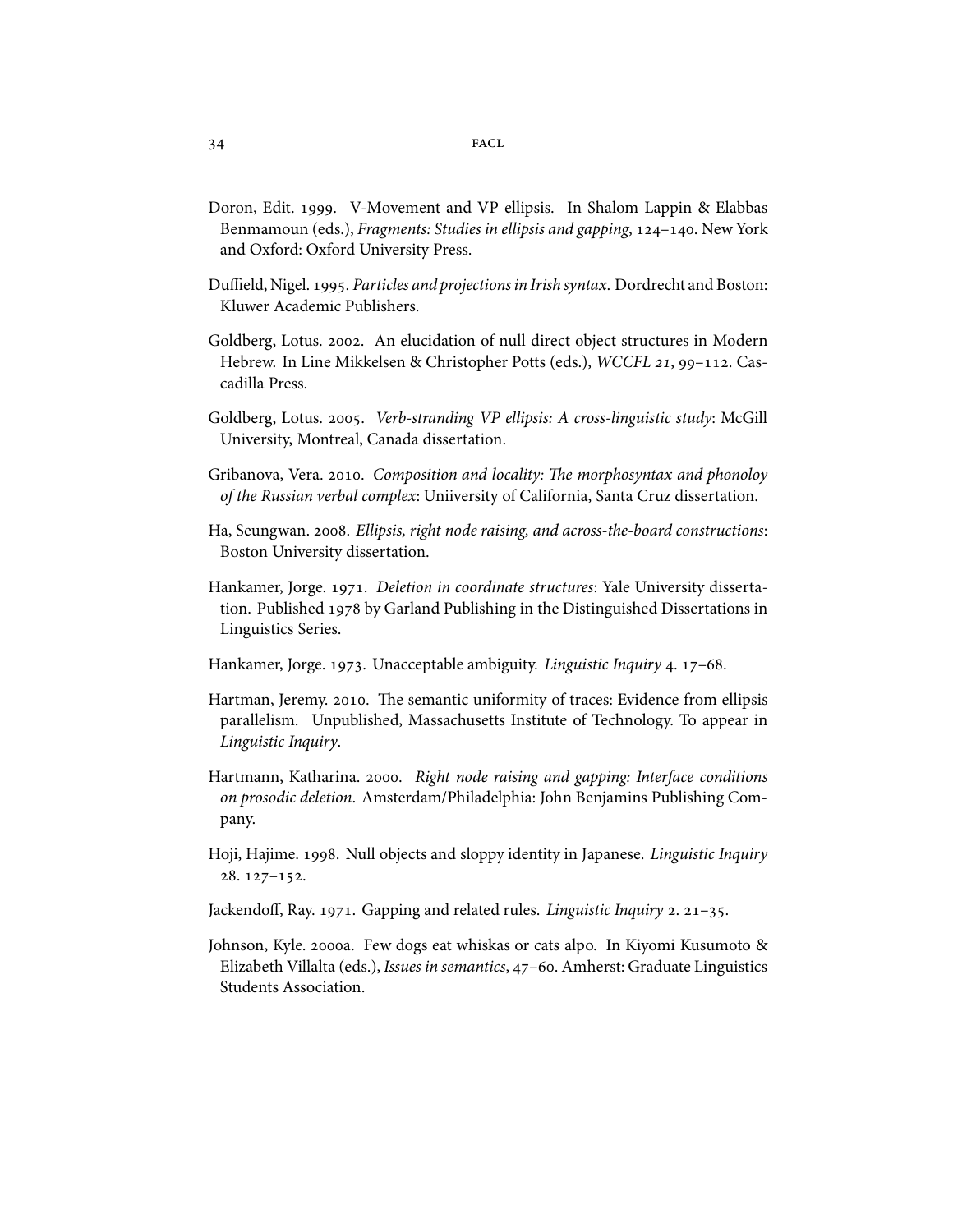- Johnson, Kyle. 2000b. Gapping determiners. In Kerstin Schwade & Ning Zhang (eds.), Ellipsis in conjunction, 95-115. Tübingen: Max Niemeyer Verlag.
- Johnson, Kyle. 2005. Case 29: Gapping. In Martin Everaert, Henk Van Riemsdijk, Rob Goedemans & Bart Hollebrandse (eds.), The Blackwell companion to syntax, volume 2, 407-435. Wiley.
- Kim, Soowon. 1999. Sloppy/strict identity, empty objects, and NP ellipsis. Journal of East Asian Linguistics 8. 255-284.
- Kuno, Susumu. 1976. Gapping: a functional analysis. Linguistic Inquiry 7. 300-318.
- Landau, Idan. 2006. Chain resolution in Hebrew V(P)-fronting. Syntax 9. 32-66.
- Landau, Idan. 2007. Constraints on partial VP fronting. Syntax 10. 127–164.
- Langacker, Ronald. 1969. Pronominalization and the chain of command. In David Reibel & Sanford Schane (eds.), Modern studies in English, 160-186. Englewood Cliffs, New Jersey: Prentice Hall.
- Larson, Richard. 1988. On the double object construction. Linguistic Inquiry 19(3).  $335 - 392.$
- Martins, Ana-Maria. 1994. Enclisis, VP-deletion and the nature of Sigma. Probus  $6.173 - 205.$
- Martins, Ana-Maria. 2000. A minimalist approach to clitic climbing. In Jo ao Costa (ed.), Portuguese syntax, new comparative studies, 169-190. Oxford University Press.
- McCloskey, James. 1979. Transformational syntax and model theoretic semantics: A case-study in Modern Irish. Dordrecht, the Netherlands: Reidel Publishing Company.
- McCloskey, James. 1986. Right node raising and preposition stranding. Linguistic Inquiry 17. 183-186.
- McCloskey, James. 1991. Clause structure, ellipsis and proper government in Irish. Lingua 85. 259-302.
- McCloskey, James. 1996a. On the scope of verb raising in Irish. Natural Language and Linguistic Theory 14. 47-104.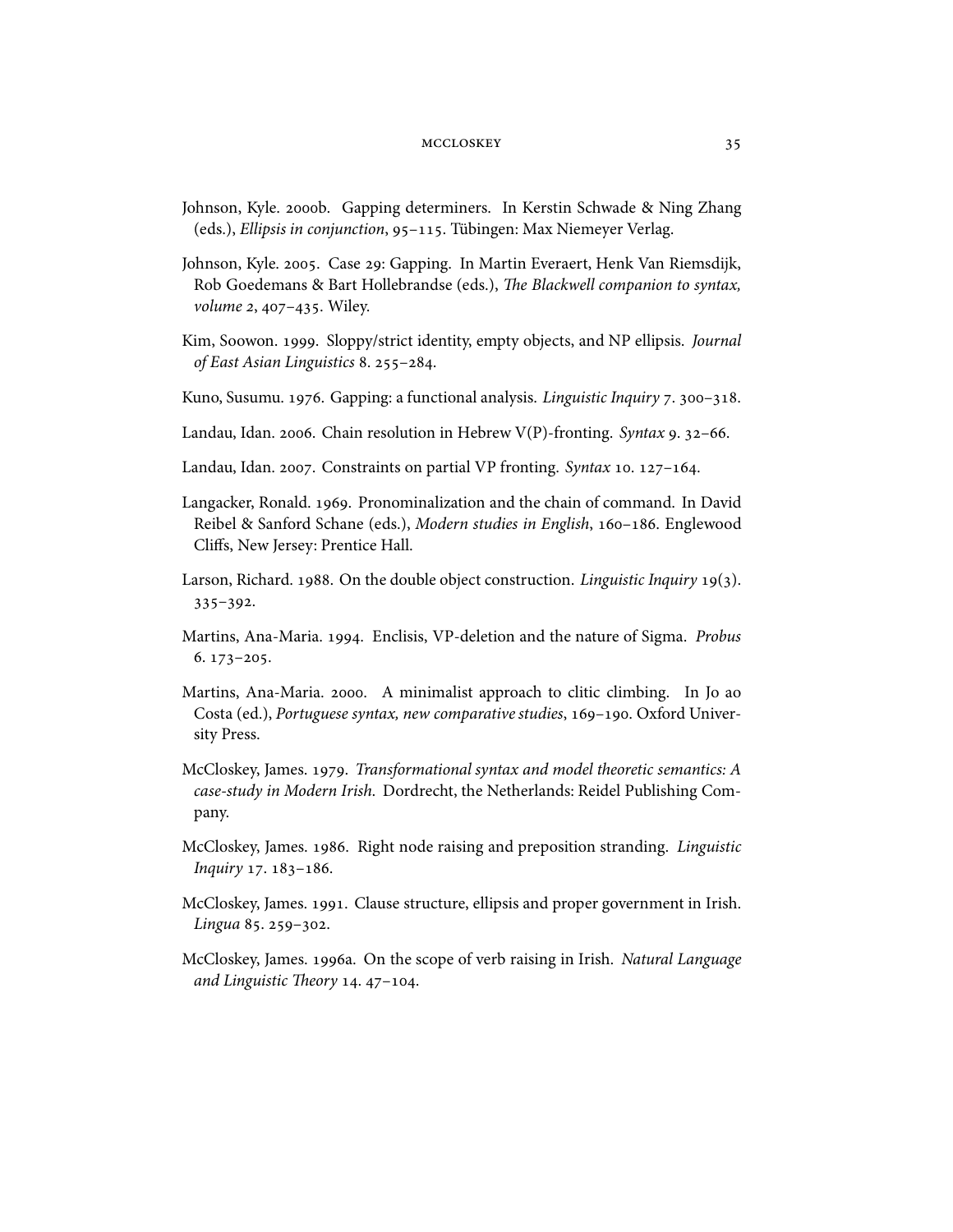- McCloskey, James. 1996b. Subjects and subject-positions in Irish. In Robert Borsley & Ian Roberts (eds.), The syntax of the Celtic languages: A comparative perspective, 241-283. Cambridge, England: Cambridge University Press.
- McCloskey, James. 2001a. The distribution of subject properties in Irish. In William Davies & Stanley Dubinsky (eds.), Objects and other subjects: Grammatical functions, functional categories, and configurationality,  $1-39$ . Dordrecht: Kluwer Academic Publishers.
- McCloskey, James. 2001b. The morphosyntax of Wh-extraction in Irish. Journal of Linguistics  $37.67 - 100$ .
- McCloskey, James. 2002. Resumption, successive cyclicity and the locality of operations. In Samuel David Epstein & T. Daniel Seely (eds.), Derivation and explanation in the minimalist program,  $184-226$ . Oxford: Blackwell.
- McCloskey, James. 2009. Irish existentials. Unpublished, University of California Santa Cruz. Available at http://ohlone.ucsc.edu/~jim/finished.html.
- Nakamura, Masanori. 2009. The ellipsis movement generalization and the notion of phase. In Kleanthes K. Grohmann (ed.), InterPhases, 317-338. Oxford and New York: Oxford University Press.
- Neijt, Anneke. 1979. Gapping: A contribution to sentence grammar. Dordrecht: Foris.
- Ngonyani, Deo. 1996. VP ellipsis in Ndendeule and Swahili applicatives. In Edward Garrett & Felicia Lee (eds.), Syntax at Sunset, UCLA working papers in syntax and semantics, Number 1, 109-128. Department of Linguistics, UCLA.
- Oku, Satoshi. 1998. A theory of selection and reconstruction in the minimalist perspective: University of Connecticut dissertation.
- Otani, Kazuto & John Whitman. 1991. V-raising and VP elllipsis. Linguistic Inquiry  $22.345 - 358.$
- Postal, Paul. 1974. On raising. Cambridge, Mass.: MIT Press.
- Potts, Christopher. 2002. The syntax and some of the semantics of  $As$ -parentheticals. Natural Language and Linguistic Theory 20. 623-689.
- Ross, John. 1970. Gapping and the order of constituents. In Manfred Bierwisch & Karl Heidolph (eds.), Progess in linguistics, 249-259. The Hague: Mouton.